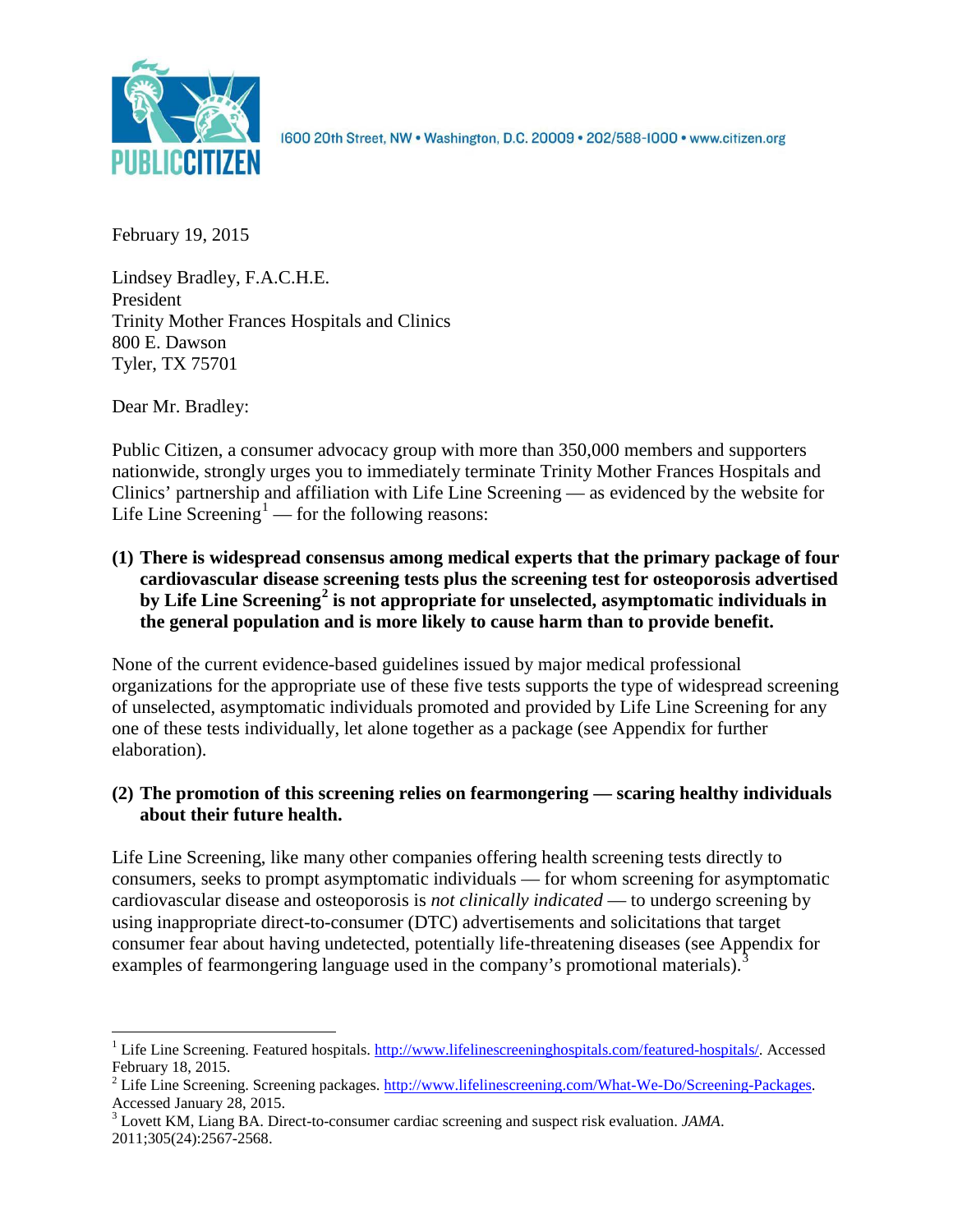# **(3) For many people, false-positive test results from this screening can lead to unfounded anxiety and additional unnecessary, risky, and costly diagnostic procedures and treatment interventions.**[4](#page-1-0),[5](#page-1-1)

Because this screening is performed broadly on *unselected, predominantly asymptomatic populations* (i.e., those not at significant risk), many people will have false**-**positive test results. False-positive results can cause unfounded anxiety and lead to additional diagnostic procedures and treatments, exposing screened individuals to additional risk of physical harm without providing offsetting benefits.

In addition to physical and psychological harms, false-positive results from medically inappropriate screening tests also cause financial harms to the people screened and to others. Unnecessary costs are borne *directly* by the screened patients/consumers for the initial screening and for some of the unnecessary follow-up testing and treatment interventions. Additionally, *indirect* cost to the broader insured population results from insurance companies passing on the costs of superfluous follow-up testing and treatment via increased premiums.

# **(4) Screening unselected, asymptomatic people will lead to** *overdiagnosis***, which occurs when individuals are diagnosed with conditions that will never cause symptoms or death.**

Some individuals undergoing inappropriate screening will have certain true-positive abnormal results, leading to the diagnosis of conditions that will never cause symptoms or death, a problem known as overdiagnosis.<sup>[6](#page-1-2)</sup> As with false-positive test results, overdiagnosis leads to unnecessary anxiety and unnecessary medical interventions. For example, imaging tests, such as the ultrasound cardiovascular disease screening tests offered by Life Line Screening, can detect abnormalities that for many people are minor and not destined to ever progress enough to cause symptoms or death; these people cannot benefit from treatment. In fact, they can only be harmed. When healthy people are systematically encouraged to get screened, overdiagnosis and the problems caused by it are made worse.<sup>[7](#page-1-3)</sup>

# **(5) The promotion and provision of this screening is** *unethical***.**

First, it is exploitative for Life Line Screening to profit from the promotion of medically nonbeneficial testing through the use of misleading advertisements and solicitations that play on people's fear. Second, this screening violates the ethical principles of beneficence (the duty to promote good and act in the best interest of the patient and the health of society) and nonmaleficence (the duty to do no harm to patients).<sup>[8](#page-1-4),[9](#page-1-5)</sup> Finally, direct-to-consumer promotional

<span id="page-1-4"></span>2012;157(10):747-748.

<span id="page-1-5"></span><span id="page-1-0"></span><sup>4</sup> Lovett KM, Liang BA. Direct-to-consumer cardiac screening and suspect risk evaluation. *JAMA*.

<span id="page-1-1"></span><sup>2011;305(24):2567-2568.</sup> <sup>5</sup> Perry S. Buyer beware on 'direct-to-consumer' health screenings. March 21, 2012. *MinnPost.*  [http://www.minnpost.com/second-opinion/2012/03/buyer-beware-direct-consumer-health-screenings.](http://www.minnpost.com/second-opinion/2012/03/buyer-beware-direct-consumer-health-screenings) Accessed January 14, 2015.

<span id="page-1-2"></span><sup>6</sup> Welch HG, Schwartz LM, Woloshin S. *Overdiagnosed: Making People Sick in the Pursuit of Health*. 1st ed. Boston, MA: Beacon Press; 2011: at *xiv*.<br><sup>7</sup> *Ibid*. Page 44.<br><sup>8</sup> Wallace EA, Schumann JH, Weinberger SE. Ethics of commercial screening tests. *Ann Intern Med*.

<span id="page-1-3"></span>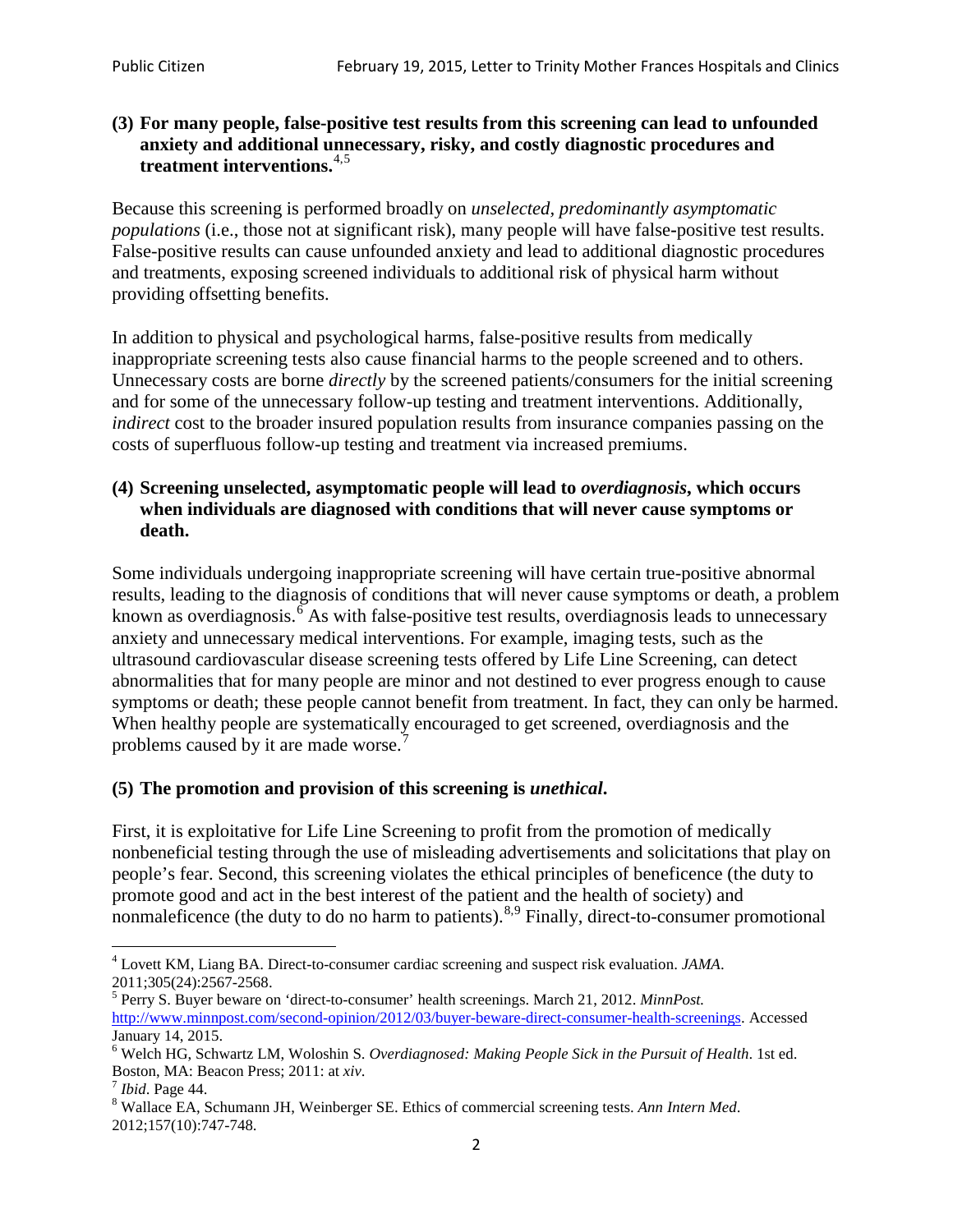materials for screening tests that fail to disclose published guidelines on recommended indications for these tests, as well as the risks of harm, violate the ethical principle of respect for persons and patient autonomy (the duty to protect and foster a patient's free, uncoerced choices). $10,11$  $10,11$ 

For these reasons, your institution's partnership with Life Line Screening does a great disservice to the community that you serve and adversely impacts public health more broadly. It is therefore imperative that your institution sever its relationship with Life Line Screening and refrain from endorsing the company's heavily promoted, nonselective, community**-**wide cardiovascular disease and osteoporosis screening programs.

Of note, many institutions like yours responded positively to similar requests from Public Citizen. In particular, on June 19, 2014, we wrote letters to 20 hospitals and medical institutions that had partnered with HealthFair, another company that inappropriately promotes similar direct-to-consumer cardiovascular disease screening tests, urging them to immediately sever their relationship with the company. [12](#page-2-2) Fifteen of the 20 institutions have informed either us or representatives of the news media that they have terminated or will be terminating their relationships with HealthFair. Public Citizen applauded these actions.

On August 11, 2014, the *Journal of the American Medical Association* published a Viewpoint article critical of hospital relationships with DTC disease screening companies.<sup>13</sup> The article co-authored by Erik Wallace, M.D., Associate Dean for the Colorado Springs Branch of the University of Colorado School of Medicine; John Schumann, M.D., Interim President, University of Oklahoma-Tulsa; and Steven Weinberger, M.D., Executive Vice President and Chief Executive Officer of the American College of Physicians, the pre**-**eminent national organization of internists — concluded as follows:

If the primary goal of hospitals and DTC screening companies is to improve the health of the populations they serve, then both entities should provide clear and convincing evidence of net benefit with the tests and treatments they offer. Given the controversy over the values and ethics of DTC screening companies and the services they offer, hospitals should clearly and publicly explain their relationships with DTC screening companies, given the lack of evidence to support mass vascular screenings. Hospitals also should justify such relationships transparently or, as Public Citizen suggests, sever such relationships.

Finally, we would also like to call to your attention the fact that on January 22, 2015, Public Citizen requested that the Federal Trade Commission investigate the advertising and promotional

<sup>&</sup>lt;sup>9</sup> Snyder L, American College of Physicians Ethics, Professionalism, and Human Rights Committee. American College of Physicians ethics manual. Sixth edition. Ann Intern Med. 2012;156(1):73-104.

<span id="page-2-0"></span><sup>&</sup>lt;sup>10</sup> Wallace EA, Schumann JH, Weinberger SE. Ethics of commercial screening tests. *Ann Intern Med*. 2012;157(10):747-748.

<span id="page-2-1"></span> $11$  Snyder L, American College of Physicians Ethics, Professionalism, and Human Rights Committee. American College of Physicians ethics manual: Sixth edition. *Ann Intern Med*. 2012;156(1):73-104.<br><sup>12</sup> Public Citizen. Letters to twenty hospitals and medical institutions asking them to end their partnerships with

<span id="page-2-2"></span>HealthFair. [http://www.citizen.org/hrg2206.](http://www.citizen.org/hrg2206) Accessed October 2, 2014.

<span id="page-2-3"></span><sup>13</sup> Wallace EA, Schumann JH, Weinberger SE. Hospital relationships with direct-to-consumer screening companies. *JAMA*. 2014;312(9):891-892. Published online August 11, 2014. doi:10.1001/jama.2014.9500.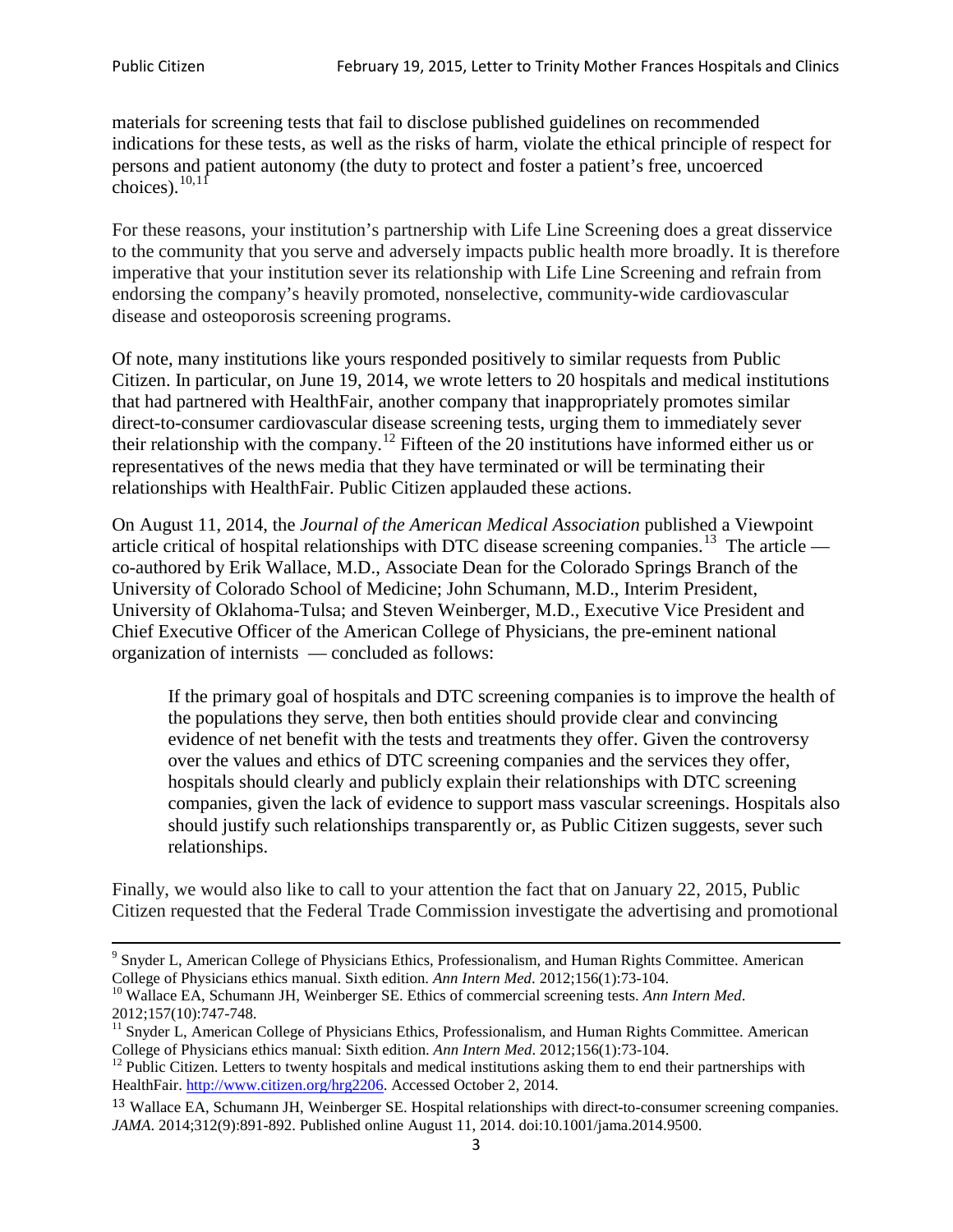activities of Life Line Screening. There is evidence that the company's advertising and promotional materials contain numerous statements that may be deceptive within the meaning of the Federal Trade Commission Act. These materials make unsubstantiated medical-benefit efficacy claims about Life Line Screening's primary cardiovascular disease and osteoporosis screening package, and they omit information material to consumers regarding the risks of adverse health-related outcomes and financial harms that may result from the screening.

Thank you for your prompt attention to this important patient safety and public health issue. Please contact us when you end your relationship with Life Line Screening.

Sincerely,

Vikram Krishnasamy, M.D., M.P.H. Researcher Public Citizen's Health Research Group

Michael Carome, M.D. **Director** Public Citizen's Health Research Group

Sidney M. Wolfe, M.D. Founder and Senior Adviser Public Citizen's Health Research Group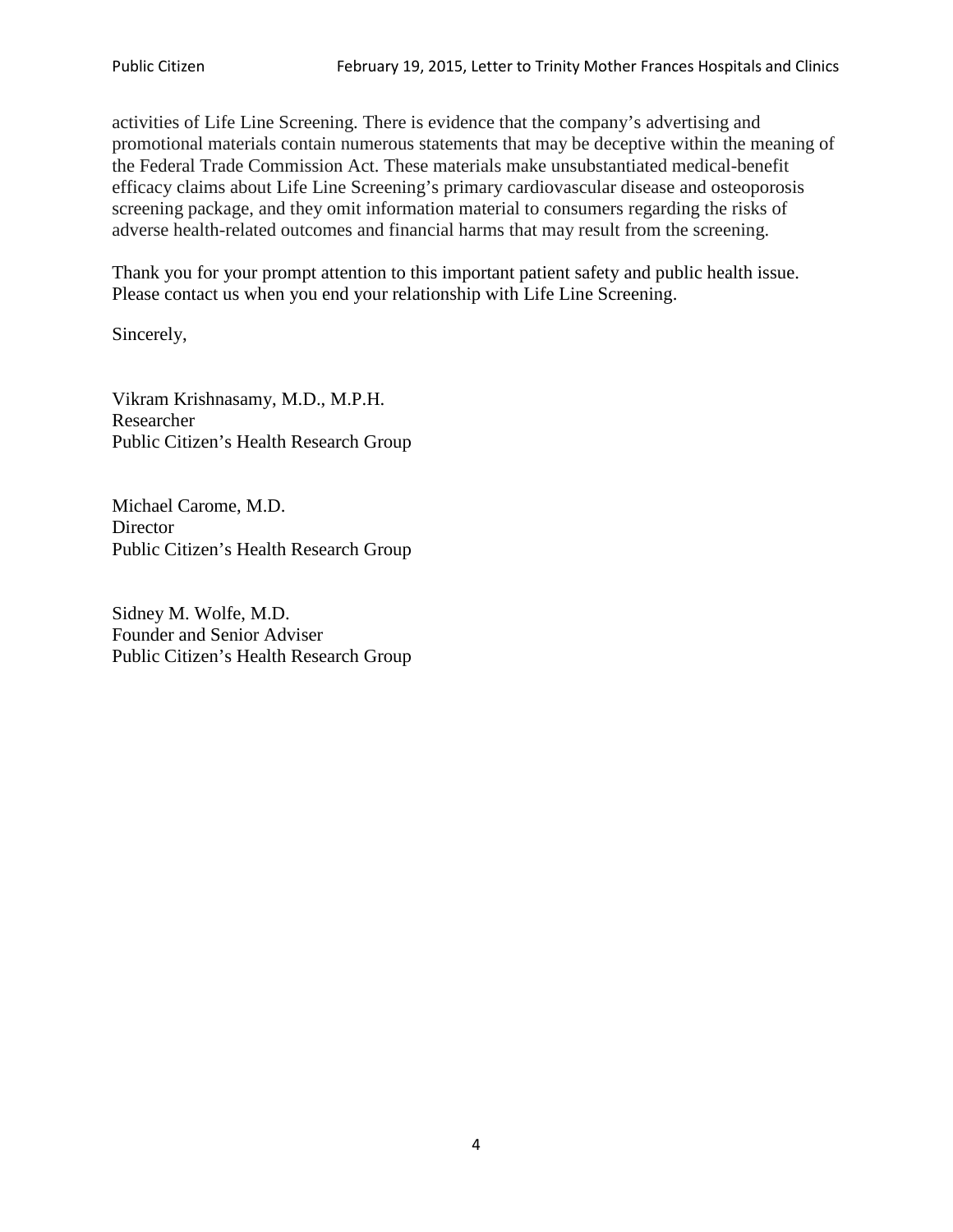# **Appendix**

# **Assessment of Cardiovascular Disease and Osteoporosis Screening Tests Offered by Life Line Screening**

Life Line Screening heavily promotes directly to consumers a package of four cardiovascular disease screening tests plus an osteoporosis risk assessment test.<sup>[14](#page-4-0),[15](#page-4-1)</sup> The four cardiovascular disease screening tests in the package are an electrocardiogram to screen for atrial fibrillation, a carotid artery ultrasound, an abdominal aortic aneurysm ultrasound, and a peripheral arterial disease test. The osteoporosis risk assessment test is an ultrasound of the heel bone to measure bone mass density.

Promotional materials describing these screening tests on the Life Line Screening website and in direct-to-consumer print solicitations mailed directly to people's homes misleadingly note the following:

Since our inception in 1993, we have screened nearly eight million people, and currently screen nearly one million people each year at over 16,000 screening events nationwide. Through this experience, we often identify serious health issues and **have helped save thousands of lives**. [16](#page-4-2) [Emphasis added]

"These screenings have **proven to be safe and accurate** in detecting your risks of stroke and vascular disease – so you and your doctor can do something about it before it's too late."<sup>[17](#page-4-3)</sup> [Emphasis added]

The Life Line Screening promotional materials recommend that adults over age 50 undergo these five screening tests annually:<sup>[18](#page-4-4),[19,](#page-4-5)[20,](#page-4-6)[21](#page-4-7),[22](#page-4-8)</sup>

Q. Who needs to be screened?

A. The answer is anyone over 50 who wants to be proactive about his or her health. …

<span id="page-4-0"></span><sup>&</sup>lt;sup>14</sup> Life Line Screening. Screening packages. [http://www.lifelinescreening.com/What-We-Do/Screening-Packages.](http://www.lifelinescreening.com/What-We-Do/Screening-Packages) AccessedJanuary 9, 2015.

<span id="page-4-1"></span><sup>&</sup>lt;sup>15</sup> Undated letter from Kevin DeWeese, Director of Clinical Operations, Life Line Screening, to a consumer.

Received November 2014.<br><sup>16</sup> Life Line Screening. Who we are. http://www.lifelinescreening.com/Who-We-Are. Accessed January 9, 2015.

<span id="page-4-3"></span><span id="page-4-2"></span><sup>&</sup>lt;sup>17</sup> Undated letter from Kevin DeWeese, Director of Clinical Operations, Life Line Screening, to a consumer. Received November 2014.

<span id="page-4-4"></span><sup>&</sup>lt;sup>18</sup> Life Line Screening. Atrial fibrillation screening. [http://www.lifelinescreening.com/What-We-Do/What-We-](http://www.lifelinescreening.com/What-We-Do/What-We-Screen-For/Atrial-Fibrillation)[Screen-For/Atrial-Fibrillation.](http://www.lifelinescreening.com/What-We-Do/What-We-Screen-For/Atrial-Fibrillation) Accessed January 9, 2015.

<span id="page-4-5"></span><sup>&</sup>lt;sup>19</sup> Life Line Screening. Carotid artery disease screening. [http://www.lifelinescreening.com/What-We-Do/What-We-](http://www.lifelinescreening.com/What-We-Do/What-We-Screen-For/Carotid-Artery-Disease)

<span id="page-4-6"></span>[Screen-For/Carotid-Artery-Disease.](http://www.lifelinescreening.com/What-We-Do/What-We-Screen-For/Carotid-Artery-Disease) Accessed January 9, 2015.<br><sup>20</sup> Life Line Screening. Abdominal aortic aneurysm screening.. http://www.lifelinescreening.com/What-We-<br>Do/What-We-Screen-For/Abdominal-Aortic-Aneurysms. Acces

<span id="page-4-7"></span> $\frac{1}{21}$  Life Line Screening. Peripheral arterial disease screening. [http://www.lifelinescreening.com/What-We-Do/What-](http://www.lifelinescreening.com/What-We-Do/What-We-Screen-For/Peripheral-Arterial-Disease)

<span id="page-4-8"></span>[We-Screen-For/Peripheral-Arterial-Disease.](http://www.lifelinescreening.com/What-We-Do/What-We-Screen-For/Peripheral-Arterial-Disease) Accessed January 9, 2015.<br><sup>22</sup> Life Line Screening. Osteoporosis screening/bone density test. [http://www.lifelinescreening.com/What-We-](http://www.lifelinescreening.com/What-We-Do/What-We-Screen-For/Osteoporosis)[Do/What-We-Screen-For/Osteoporosis.](http://www.lifelinescreening.com/What-We-Do/What-We-Screen-For/Osteoporosis) Accessed January 9, 2015.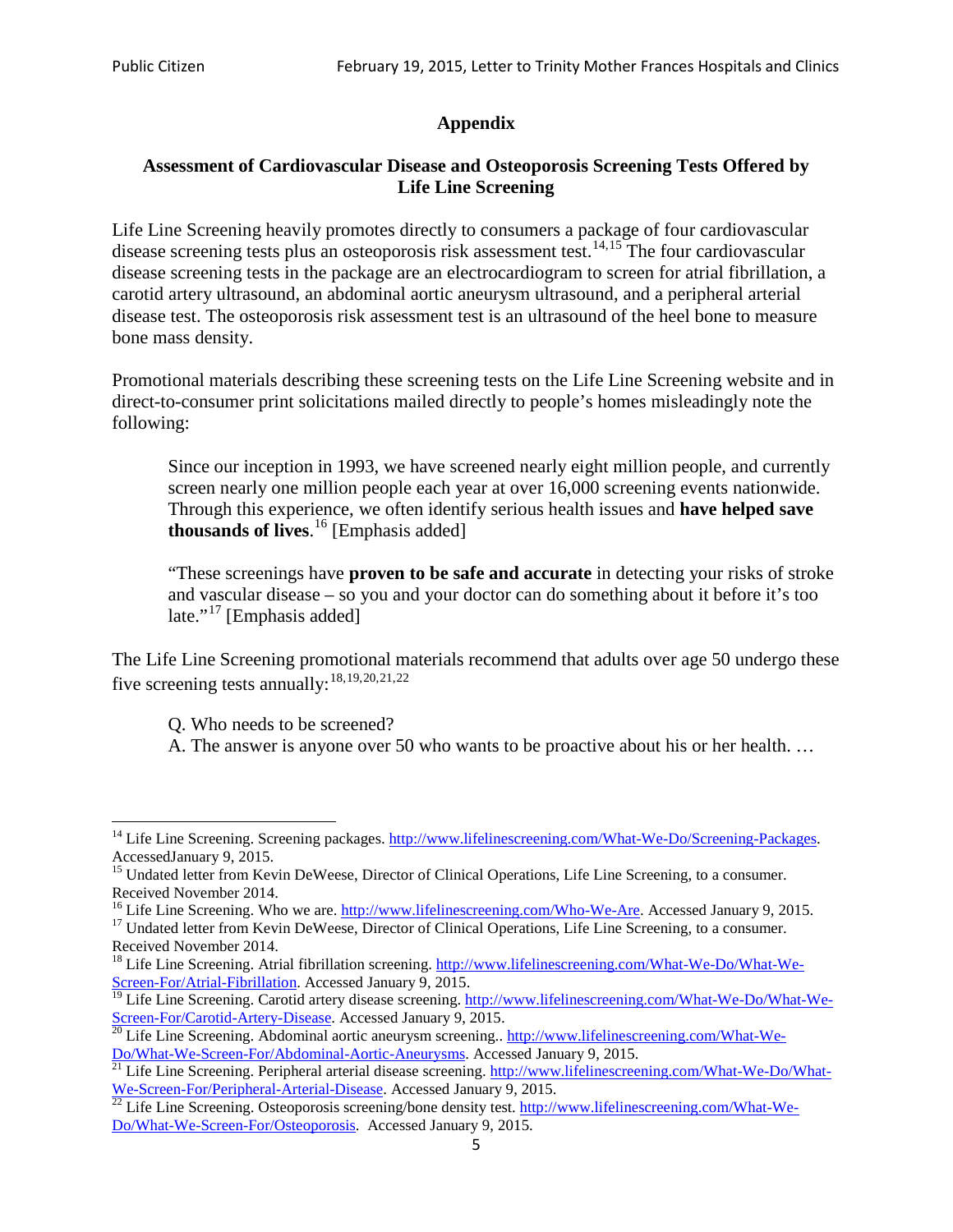However if you have a family history of stroke or heart disease, or if you have high risk factors such as being overweight, high cholesterol, smoking, or lack exercise you may wish to be screened, even if you are in your  $40^\circ$ s.<sup>[23](#page-5-0)</sup>

Life Line Screening's primary package is offered at a price of \$149, purportedly providing consumers a "savings of \$181."<sup>[24](#page-5-1)</sup>

Life Line Screening seeks to prompt asymptomatic individuals for whom screening for asymptomatic cardiovascular disease and osteoporosis is *not clinically indicated* to undergo screening by using inappropriate direct-to-consumer advertisements and solicitations that target consumer fear about having undetected, potentially life-threatening diseases.<sup>[25](#page-5-2)</sup> Examples of such statements found on Life Line Screening's website and print solicitation materials include the following:

- Website: "The absence of risk factors does **not** guarantee that a person will not die from a heart attack. In fact, 1 in 3 people who develop a myocardial infarction (MI) will not have any of the conventional risk factors, which include smoking, unhealthy diet, obesity, physical inactivity, high blood pressure, diabetes and raised lipids."[26](#page-5-3) [Emphasis in original]
- Website: "Similarly, **80% – 85% of strokes occur without warning in asymptomatic patients**, so they can only be significantly reduced by finding and treating the disease before it happens."<sup>[27](#page-5-4)</sup> [Emphasis added]
- Website: "Abdominal aortic aneurysms pose a threat because **they are usually silent until a medical emergency occurs**."[28](#page-5-5) [Emphasis added]
- Website: "**Aneurysms are a health risk because they can burst or rupture. A ruptured aneurysm can cause severe internal bleeding, which can lead to shock or even death.**"<sup>[29](#page-5-6)</sup> [Emphasis in original]
- Website: "Your carotid arteries are the two large blood vessels in your neck that supply blood to your brain. When these arteries become clogged with cholesterol, they become

<span id="page-5-0"></span><sup>&</sup>lt;sup>23</sup> Life Line Screening. Questions  $\&$  answers about Life Line Screening. Enclosure to undated letter from Kevin DeWeese, Director of Clinical Operations, Life Line Screening, to a consumer. Received November 2014.

<span id="page-5-1"></span><sup>&</sup>lt;sup>24</sup> Undated letter from Kevin DeWeese, Director of Clinical Operations, Life Line Screening, to a consumer. Received November 2014.

<span id="page-5-2"></span><sup>25</sup> Lovett KM, Liang BA. Direct-to-consumer cardiac screening and suspect risk evaluation. *JAMA*.  $2011;305(24):2567-2568$ .<br><sup>26</sup> Life Line Screening. The benefits of ultrasound screening in key cardiovascular disease areas.

<span id="page-5-3"></span>[http://www.lifelinescreeningresearch.com/the-benefits-of-ultrasound-screening/.](http://www.lifelinescreeningresearch.com/the-benefits-of-ultrasound-screening/) Accessed January 9, 2015.<br><sup>28</sup> Life Line Screening. Abdominal aortic aneurysm screening. http://www.lifelinescreening.com/What-We-<sup>28</sup>

<span id="page-5-5"></span><span id="page-5-4"></span>[Do/What-We-Screen-For/Abdominal-Aortic-Aneurysms.](http://www.lifelinescreening.com/What-We-Do/What-We-Screen-For/Abdominal-Aortic-Aneurysms) Accessed January 9, 2015. <sup>29</sup> Life Line Screening. Abdominal aortic aneurysm (AAA).

<span id="page-5-6"></span>[http://www.lifelinescreening.com/~/media/Files/US/pdfs/FactSheetAAAupdated.ashx.](http://www.lifelinescreening.com/~/media/Files/US/pdfs/FactSheetAAAupdated.ashx) Accessed January 9, 2015.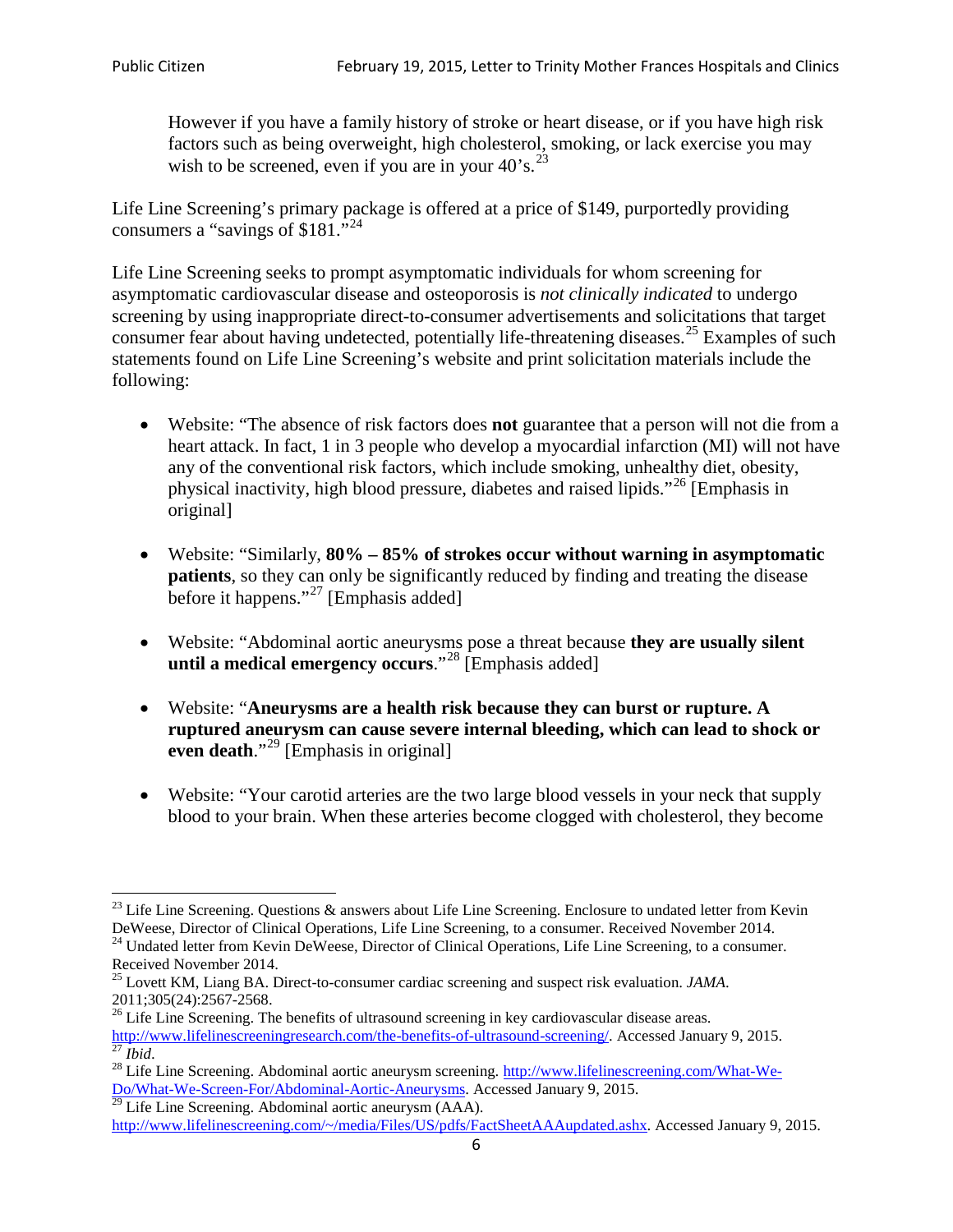**dangerously narrow**. **If a blood clot occurs in the carotid arteries, then blood cannot reach your brain and a stroke can result**. "<sup>[30](#page-6-0)</sup> [Emphasis added]

- Website: "A ruptured aortic aneurysm can cause massive internal bleeding and requires prompt emergency treatment to prevent death. **It is estimated that 80% of people with a ruptured aneurysm will die, and that many of these will die before being able to reach a hospital.**"<sup>[31](#page-6-1)</sup> [Emphasis added]
- Website: "As we age, bones begin to break down faster than new bone can be formed. Osteoporosis removes minerals from bones until they become so weak and brittle that they fracture very easily. Actions such as bending to pick up a newspaper, lifting a vacuum, or even coughing can cause a fracture. **Some fractures, such as hip fractures, may require hospitalization or major surgery, and may result in disability or even**  death."<sup>[32](#page-6-2)</sup> [Emphasis added]
- Direct-to-consumer letter: "These screenings have proven to be safe and accurate in detecting **your risks of stroke and vascular disease** – so you and your doctor **can do something about it before it's too late.**"<sup>[33](#page-6-3)</sup> [Emphasis added]
- Direct-to-consumer letter: "The lifetime risk of stroke for middle-aged men and women is 1 in 5 for women and 1 in 6 for men, and **it takes a terrible toll on families**."[34](#page-6-4) [Emphasis added]
- Direct-to-consumer letter: "Life Line Screening has conducted nearly 8 million screenings, and customers sometimes tell us they feel the **screenings saved their**  lives."<sup>[35](#page-6-5)</sup> [Emphasis added]
- Direct-to-consumer letter:  $36$  "What's inside your arteries?" [Emphasis in original]

As discussed below, a review of current evidence-based guidelines and relevant scientific literature fails to provide support for use of these five tests — individually or together as a package — for widespread screening of asymptomatic individuals in the general adult population over age 50 on a one-time basis, let alone annually. For many individuals, the risks of harm outweigh the benefits of the testing. Moreover, since the tests are not clinically indicated for most people being screened, and since many people will undergo additional unnecessary testing, these screenings are resulting in financial harm to many individuals.

<span id="page-6-0"></span><sup>&</sup>lt;sup>30</sup> Life Line Screening. Carotid artery disease screening. [http://www.lifelinescreening.com/What-We-Do/What-We-](http://www.lifelinescreening.com/What-We-Do/What-We-Screen-For/Carotid-Artery-Disease)[Screen-For/Carotid-Artery-Disease.](http://www.lifelinescreening.com/What-We-Do/What-We-Screen-For/Carotid-Artery-Disease) Accessed January 9, 2015.<br><sup>31</sup> *Ibid.* 32 Life Line Screening. Osteoporosis screening/bone density test. [http://www.lifelinescreening.com/What-We-](http://www.lifelinescreening.com/What-We-Do/What-We-Screen-For/Osteoporosis)

<span id="page-6-2"></span><span id="page-6-1"></span>[Do/What-We-Screen-For/Osteoporosis.](http://www.lifelinescreening.com/What-We-Do/What-We-Screen-For/Osteoporosis) Accessed January 9, 2015. <sup>33</sup> Undated letter from Kevin DeWeese, Director of Clinical Operations, Life Line Screening, to a consumer.

<span id="page-6-3"></span>Received November 2014.<br><sup>34</sup> Ibid.

<span id="page-6-4"></span>

<span id="page-6-5"></span><sup>34</sup> *Ibid*. 35 *Ibid*. 36 *Ibid*.

<span id="page-6-6"></span>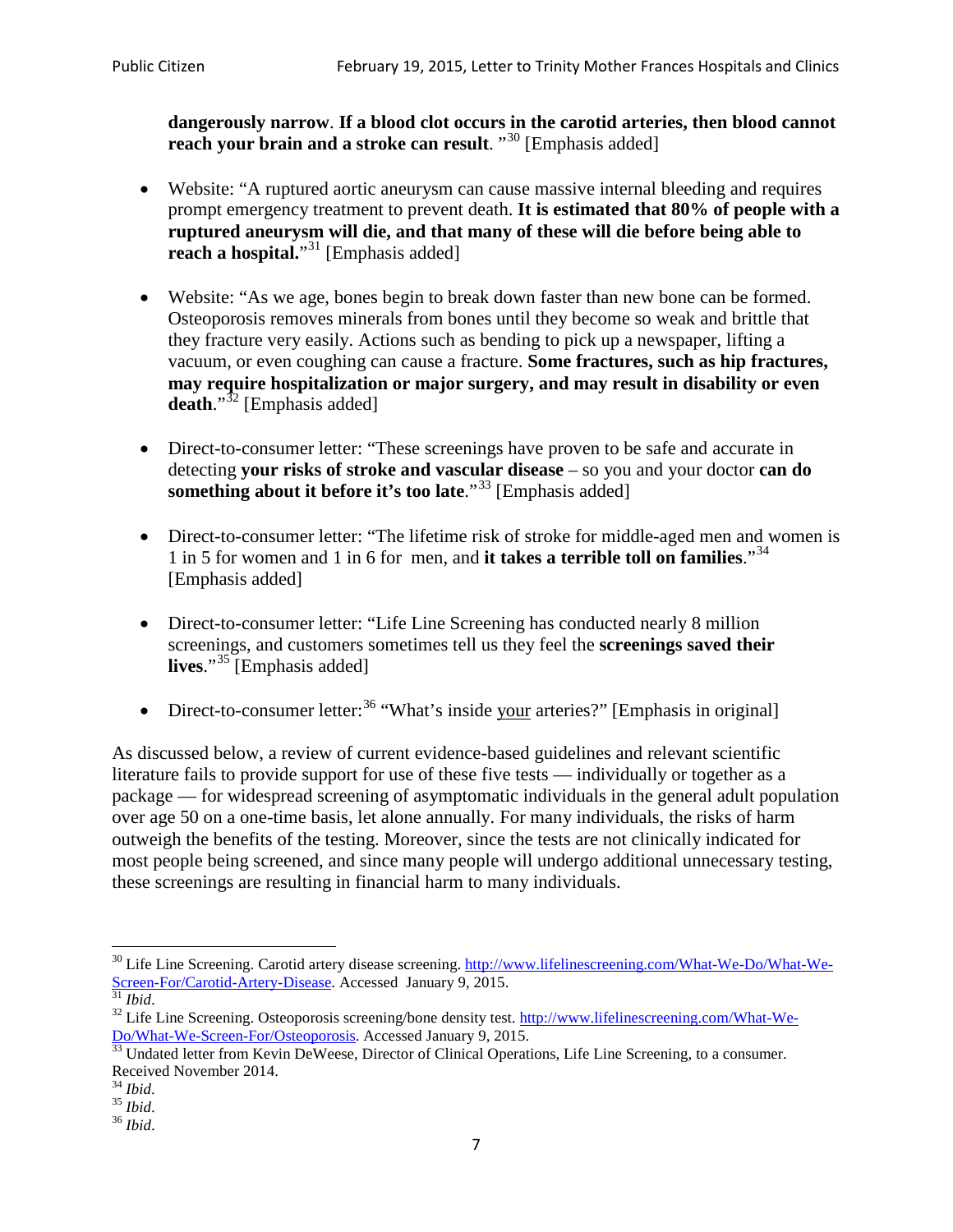Although the following screening tests sound appealing, each one either: (a) clinically benefits only appropriately selected high-risk groups of patients (rather than *all* adults over age 50); or (b) has not been scientifically proven to provide any clinically meaningful benefit to anyone. Widespread and indiscriminate use of these tests is likely to be harmful to large numbers of individuals in the general, asymptomatic population by yielding a significant number of falsepositive test results, leading to subsequent unnecessary diagnostic procedures and treatments, associated adverse effects of those procedures and treatments, and unwarranted anxiety in tested individuals. In addition, some individuals undergoing inappropriate screening will have truepositive abnormal results, but the abnormalities found will never cause symptoms or death, leading to overdiagnosis.

# **A. Atrial fibrillation screening with electrocardiogram (ECG):**

The Life Line Screening online promotional materials state:<sup>[37](#page-7-0)</sup>

Atrial Fibrillation is the most common type of heart arrhythmia (abnormal heartbeat). It occurs when the heart's upper chambers (the atria) beat irregularly or quiver. Without an effective heartbeat blood isn't pumped completely out of the atria, causing blood to pool and possibly clot. A clot can travel to other parts of the body, including the brain, where it may result in stroke.

Screening for Atrial Fibrillation

• A non-invasive procedure used to detect irregular heartbeat (a major risk factor for stroke), an Atrial Fibrillation screening is performed by attaching [ECG] electrodes above your wrists and ankles.

Who should have an atrial fibrillation screening?

• Anyone with risk factors for stroke, atrial fibrillation or carotid artery disease

How often should I get an atrial fibrillation screening?

• Annually

<span id="page-7-1"></span>However, we are not aware of any major medical professional organization that endorses widespread screening of asymptomatic patients younger than age 65 for atrial fibrillation. In addition, atrial fibrillation can be detected in most patients who have the condition simply by checking for an irregularly irregular pulse during a physical exam.

In 2011, the American Heart Association (AHA) and the American Stroke Association (ASA) jointly issued updated evidence-based guidelines for the primary prevention of stroke.<sup>[38](#page-7-1)</sup> The

<span id="page-7-0"></span><sup>&</sup>lt;sup>37</sup> Life Line Screening. Atrial fibrillation screening. [http://www.lifelinescreening.com/What-We-Do/What-We-](http://www.lifelinescreening.com/What-We-Do/What-We-Screen-For/Atrial-Fibrillation)[Screen-For/Atrial-Fibrillation.](http://www.lifelinescreening.com/What-We-Do/What-We-Screen-For/Atrial-Fibrillation) Accessed January 9, 2015.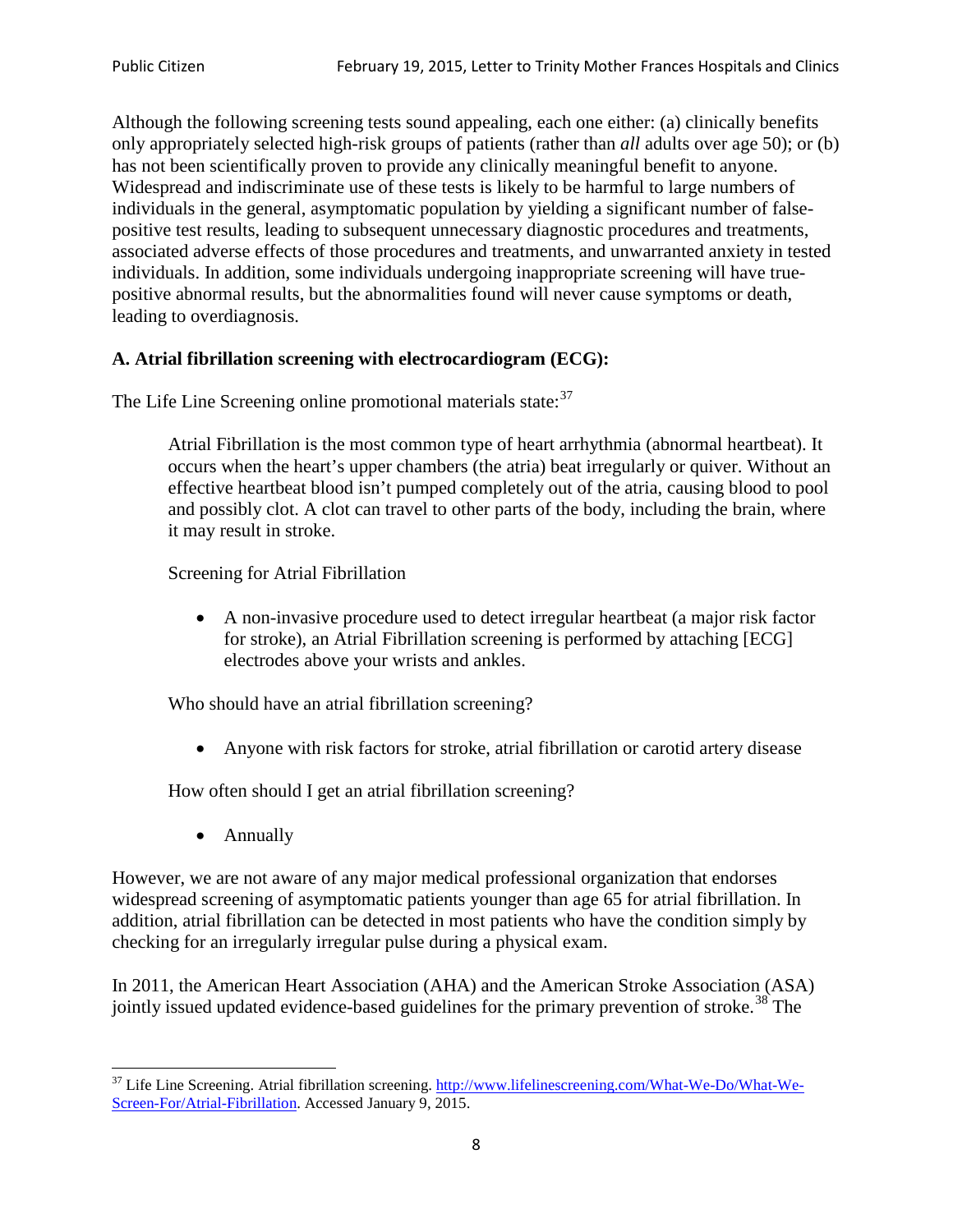American Academy of Neurology (AAN) affirmed the value of these guidelines. The 2011 AHA/ASA guidelines provided the following recommendation regarding screening for atrial fibrillation:

Active screening for atrial fibrillation in patients >65 years of age in primary care settings using pulse taking followed by an ECG as indicated can be useful.

In 2014, the AHA and the ASA issued updated evidence-based guidelines for the primary prevention of stroke.<sup>[39](#page-8-0)</sup> The AAN again affirmed the value of the updated guidelines, and the American Association of Neurological Surgeons, the Congress of Neurological Surgeons and the Preventive Cardiovascular Nurses Association endorsed them. The update provided the following recommendation regarding screening for atrial fibrillation:

Active screening for AF in the primary care setting in patients >65 years of age by pulse assessment followed by ECG as indicated can be useful.

In 2010 and 2012, the European Society of Cardiology issued evidence-based guidelines that similarly recommended that patients ages 65 and older be screened for atrial fibrillation by their primary health care providers by checking the pulse, followed by an ECG in case of irregularity. $40,41$  $40,41$ 

# **B. Stroke/Carotid Artery Ultrasound:**

The Life Line Screening online promotional materials state:<sup>[42](#page-8-3)</sup>

Your carotid arteries are the two large blood vessels in your neck that supply blood to your brain. When these arteries become clogged with cholesterol, they become dangerously narrow. If a blood clot occurs in the carotid arteries, then blood cannot reach your brain and a stroke can result. …

<sup>&</sup>lt;sup>38</sup> Goldstein LB, Bushnell CD, Adams RJ, et al. Guidelines for the primary prevention of stroke: A guideline for healthcare professionals from the American Heart Association/American Stroke Association. *Stroke*.

<sup>2011;42(2):517-584.</sup> [see page 1 for title, authors, ANA affirmation; see page 21 for recommendation]

<span id="page-8-0"></span> $\frac{2011,42(2)(317,601)}{39}$  Meschia JF, Bushnell C, Goden-Albala B, et al. Guidelines for the primary prevention of stroke: A statement for healthcare professionals from the American Heart Association/American Stroke Association. *Stroke*.

<sup>2014;45(12):3754-3832.</sup> [see page 1 for title, authors, ANA affirmation and other endorsements; see page 24 for recommendation]

<span id="page-8-1"></span><sup>40</sup> Camm AJ, Kirchhof P, Lip GYH, et al. Guidelines for the management of atrial fibrillation: The Task Force for the Management of Atrial Fibrillation of the European Society of Cardiology (ESC). *Eur Heart J*. 2010;31:2369- 2429. [See page 50]

<span id="page-8-2"></span><sup>41</sup> Camm AJ, Lip GYH, De Caterina R, et al. 2012 focused update of the ESC Guidelines for the management of atrial fibrillation: An update of the 2010 ESC Guidelines for the management of atrial fibrillation. *Eur Heart J*.

<span id="page-8-3"></span><sup>&</sup>lt;sup>2012</sup>;23(21):2719-2747. [See page 2733] 42 Life Line Screening. [http://www.lifelinescreening.com/What-We-Do/What-We-](http://www.lifelinescreening.com/What-We-Do/What-We-Screen-For/Carotid-Artery-Disease)[Screen-For/Carotid-Artery-Disease.](http://www.lifelinescreening.com/What-We-Do/What-We-Screen-For/Carotid-Artery-Disease) Accessed January 9, 2015.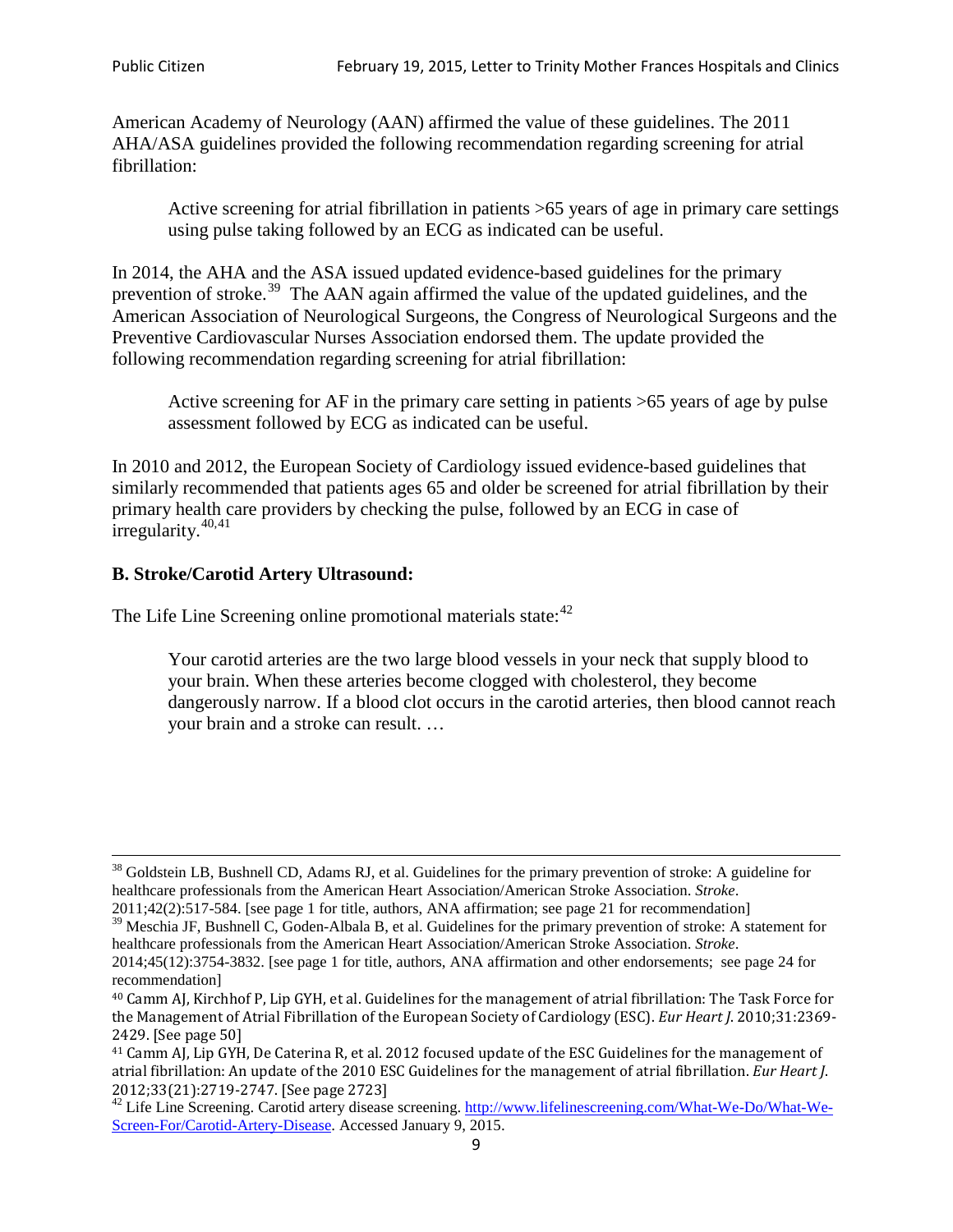Carotid Artery Disease (Plaque) Screening

• Simple, painless and non-invasive, this screening uses cutting-edge Doppler color flow ultrasound technology to create images of the carotid arteries while also measuring blood flow through them.

Who should have a carotid artery screening?

- Anyone over age 50
- Anyone over age 40 with risk factors

How often should I get a carotid artery screening?

• Annually

However, several major medical professional organizations affirmatively recommend *against* indiscriminate screening with carotid artery ultrasounds in low-risk, asymptomatic individuals, and we are not aware of any major medical professional organization that endorses such screening.

Good evidence indicates that although stroke is a leading cause of death and disability in the United States, a relatively small proportion of all disabling, unheralded strokes are due to carotid artery disease. Studies also suggest that only about 1 percent of the general population older than 65 has severe carotid artery stenosis (60 to 90 percent narrowing).<sup>[43](#page-9-0)</sup> Carotid artery stenosis is more prevalent in older adults, smokers, those with hypertension and those with heart disease; unfortunately, research has not found any single risk factor or clinically useful risk stratification tool that can reliably and accurately distinguish people who have clinically important carotid artery stenosis from those who do not.<sup>[44](#page-9-1)</sup>

In 2006, the AHA and the ASA issued a series of evidence-based guidelines for the primary prevention of stroke.[45](#page-9-2) The value of the guidelines was affirmed by the AAN. Although the guidelines did not include a specific recommendation about screening the general population for asymptomatic carotid stenosis, they did state the following:

Although highly selected patients may benefit, screening of general populations for asymptomatic carotid stenosis is unlikely to be cost-effective. The cost-effectiveness of even a one-time screening approach would be highly dependent on the ability to identify a group of persons with a high pretest likelihood of having high-grade asymptomatic disease, the availability of a screening test with a very high sensitivity and specificity when used on a side-scale basis, and very low perioperative complication rates.

<span id="page-9-0"></span> $^{43}$  U.S. Preventive Services Task Force. Screening for carotid artery stenosis: U.S. Preventive Services Task Force recommendation statement. Ann Intern Med. 2007;147(12):854-859.

<span id="page-9-2"></span>

<span id="page-9-1"></span><sup>&</sup>lt;sup>44</sup> *Ibid*. <sup>45</sup> Goldstein LB, Adams R, Alberts MJ, et al. Primary prevention of ischemic stroke: A guideline from the American <sup>45</sup> Goldstein LB, Adams R, Alberts MJ, et al. Primary prevention of ischemic stroke: A guide Heart Association/American Stroke Association Stroke Council. *Stroke*. 2006;37(6):1583-633.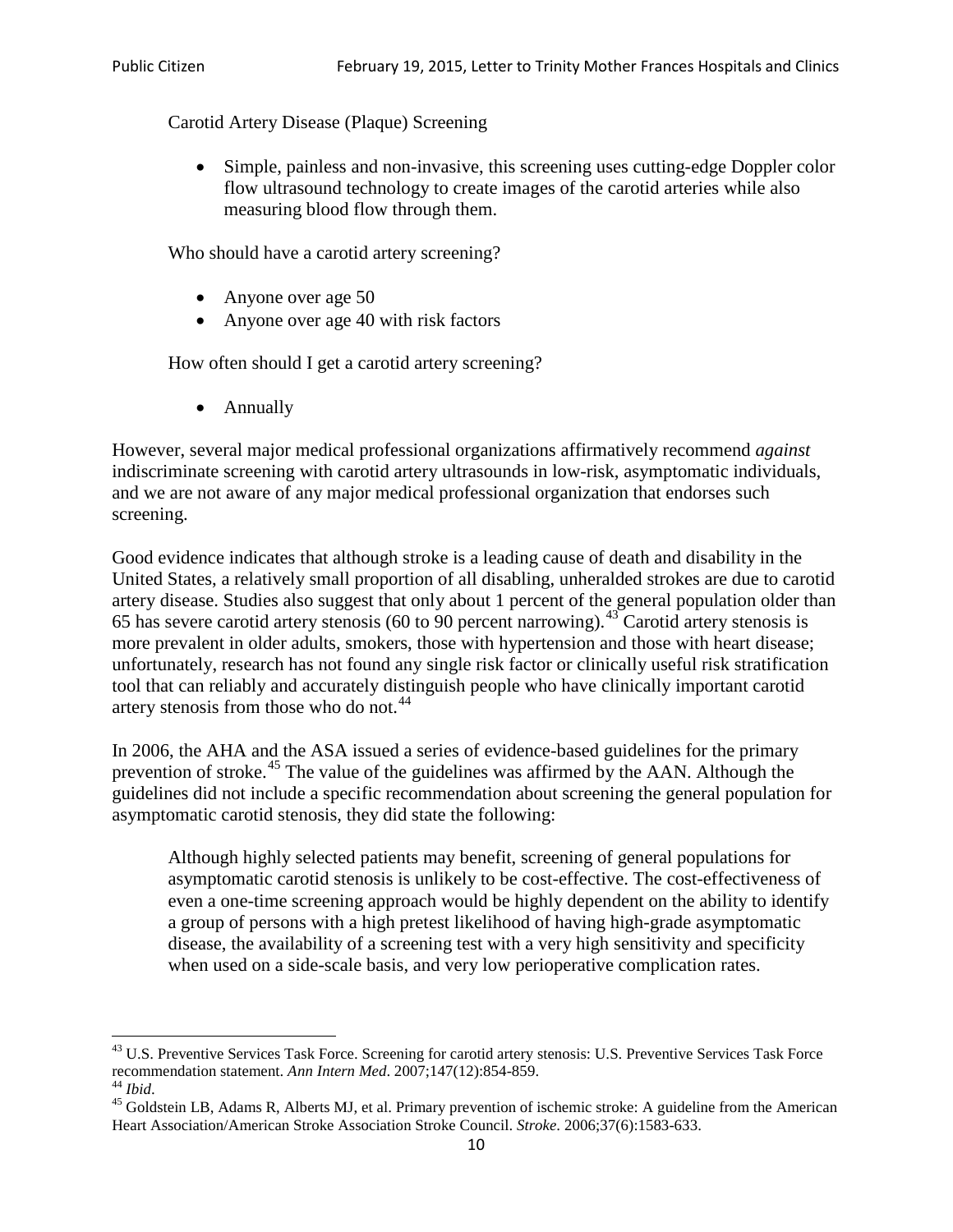These conditions for cost-effective screening are not met for carotid artery ultrasound screening of asymptomatic individuals in the general population, as discussed below.

In 2011, the AHA and the ASA issued updated guidelines for the primary prevention of stroke, the value of which was again affirmed by the  $AAN<sup>46</sup>$  $AAN<sup>46</sup>$  $AAN<sup>46</sup>$ . The updated guidelines stated the following:

Population screening for asymptomatic carotid artery stenosis is not recommended.

In 2014, the AHA and the ASA issued updated guidelines for the primary prevention of stroke. $47$ The AAN again affirmed the value of the updated guidelines, and the American Association of Neurological Surgeons, the Congress of Neurological Surgeons, and the Preventive Cardiovascular Nurses Association endorsed them. The updated guidelines stated the following:

Screening low-risk populations for asymptomatic carotid artery stenosis is not recommended.

In 2007, the U.S. Preventive Services Task Force (USPSTF) issued an evidence-based grade D recommendation *against* screening for asymptomatic carotid artery stenosis in the general population.[48](#page-10-2) In making this a grade D recommendation, the USPSTF concluded with moderate certainty that for individuals with asymptomatic carotid artery stenosis, the benefits of screening do not outweigh the harms. It noted, in particular, the following:

#### **Importance**

Good evidence indicates that although stroke is a leading cause of death and disability in the United States, a relatively small proportion of all disabling, unheralded strokes is due to [carotid artery stenosis].

#### **Detection**

The most feasible screening test for severe [carotid artery stenosis] (for example, 60% to 99% stenosis) is duplex ultrasonography. Good evidence indicates that this test has moderate sensitivity and specificity and yields many false-positive results. A positive result on duplex ultrasonography is often confirmed by digital subtraction angiography, which is more accurate but can cause serious adverse events. Noninvasive confirmatory tests, such as magnetic resonance angiography, involve some inaccuracy. Given these facts, some people with false-positive test results may receive unnecessary invasive carotid endarterectomy surgery.

<span id="page-10-0"></span><sup>&</sup>lt;sup>46</sup> Goldstein LB, Bushnell CD, Adams RJ, et al. Guidelines for the primary prevention of stroke: A guideline for healthcare professionals from the American Heart Association/American Stroke Association. *Stroke*.<br>2011;42(2):517-584. [see page 1 for title, authors, ANA affirmation; see page 25 for recommendation]

<span id="page-10-1"></span><sup>&</sup>lt;sup>47</sup> Meschia JF, Bushnell C, Goden-Albala B, et al. Guidelines for the primary prevention of stroke: A statement for healthcare professionals from the American Heart Association/American Stroke Association. *Stroke*. 2014;45(12):3754-3832. [see page 1 for title, authors, ANA affirmation and other endorsements; see page 30 for

recommendation]

<span id="page-10-2"></span><sup>&</sup>lt;sup>48</sup> U.S. Preventive Services Task Force. Screening for carotid artery stenosis: U.S. Preventive Services Task Force recommendation statement. *Ann Intern Med*. 2007;147(12):854-9.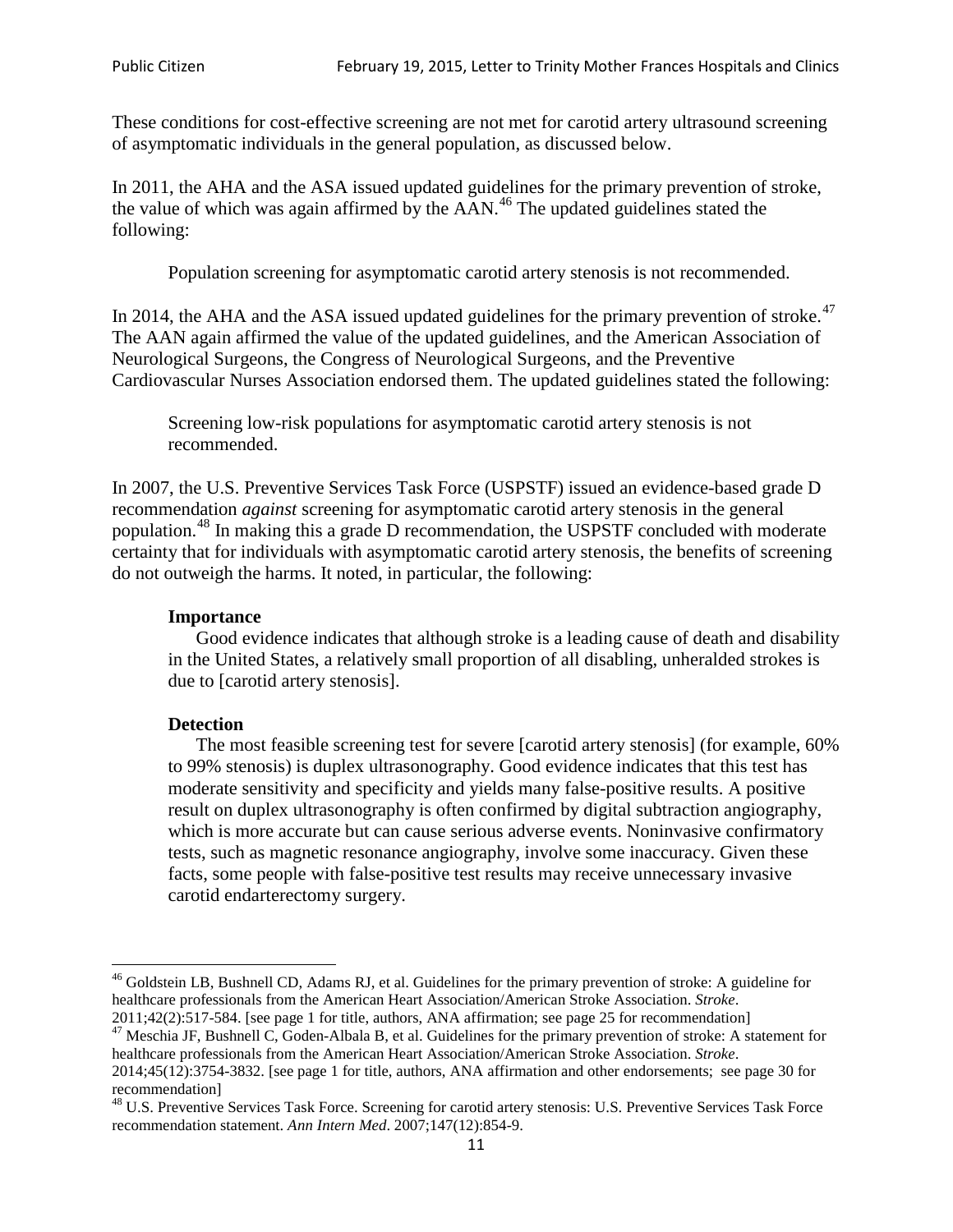### **Benefits of Detection and Early Intervention**

Good evidence indicates that in selected, high-risk trial participants with asymptomatic severe [carotid artery stenosis], carotid endarterectomy by selected surgeons reduces the 5-year absolute incidence of all strokes or perioperative death by approximately 5%. These benefits would be less among asymptomatic people in the general population. For the general primary care population, the benefits are judged to be no greater than small.

# **Harms of Detection and Early Intervention**

Good evidence indicates that both the testing strategy and the treatment with carotid endarterectomy can cause harms. A testing strategy that includes angiography will itself cause some strokes. A testing strategy that does not include angiography will cause some strokes by leading to carotid endarterectomy in people who do not have severe [carotid artery stenosis]. In excellent centers, carotid endarterectomy is associated with a 30-day stroke or mortality rate of about 3%; some areas have higher rates. These harms are judged to be no less than small.

In July 2014, the USPSTF issued an updated recommendation against screening for asymptomatic carotid artery stenosis in the general population.<sup>[49](#page-11-0)</sup> In reaffirming its prior recommendation, the USPSTF concluded with moderate certainty that the harms of screening for asymptomatic carotid artery stenosis outweigh the benefits. The USPSTF presented the following updated rationale: $50$ 

### **Importance**

Stroke is a leading cause of death and disability in the United States. Although asymptomatic carotid artery stenosis is a risk factor for stroke, it causes a relatively small proportion of strokes.

### **Detection**

The most feasible screening test for carotid artery stenosis (defined as 60% to 99% stenosis) is ultrasonography. Although adequate evidence indicates that this test has high sensitivity and specificity, in practice, ultrasonography yields many false-positive results in the general population, which has a low prevalence of carotid artery stenosis (approximately 0.5% to 1%). There are no externally validated, reliable tools that can determine who is at increased risk for carotid artery stenosis or for stroke when carotid artery stenosis is present. Adequate evidence indicates that the accuracy of screening by auscultation of the neck is poor.

### **Benefits of Detection and Early Intervention**

There is no direct evidence on the benefits of screening for carotid artery stenosis. Adequate evidence indicates that in selected trial participants with asymptomatic carotid artery stenosis, carotid endarterectomy (CEA) performed by selected surgeons reduces the absolute incidence of all strokes or perioperative death by approximately 3.5%

<span id="page-11-0"></span><sup>&</sup>lt;sup>49</sup> LeFevre on behalf of the U.S. Preventive Services Task Force. Screening for asymptomatic carotid artery stenosis: U.S. Preventive Services Task Force Recommendation Statement. *Ann Intern Med*. Published online July 8, 2014. doi:10.7326/M14-1333. <sup>50</sup> *Ibid*.

<span id="page-11-1"></span>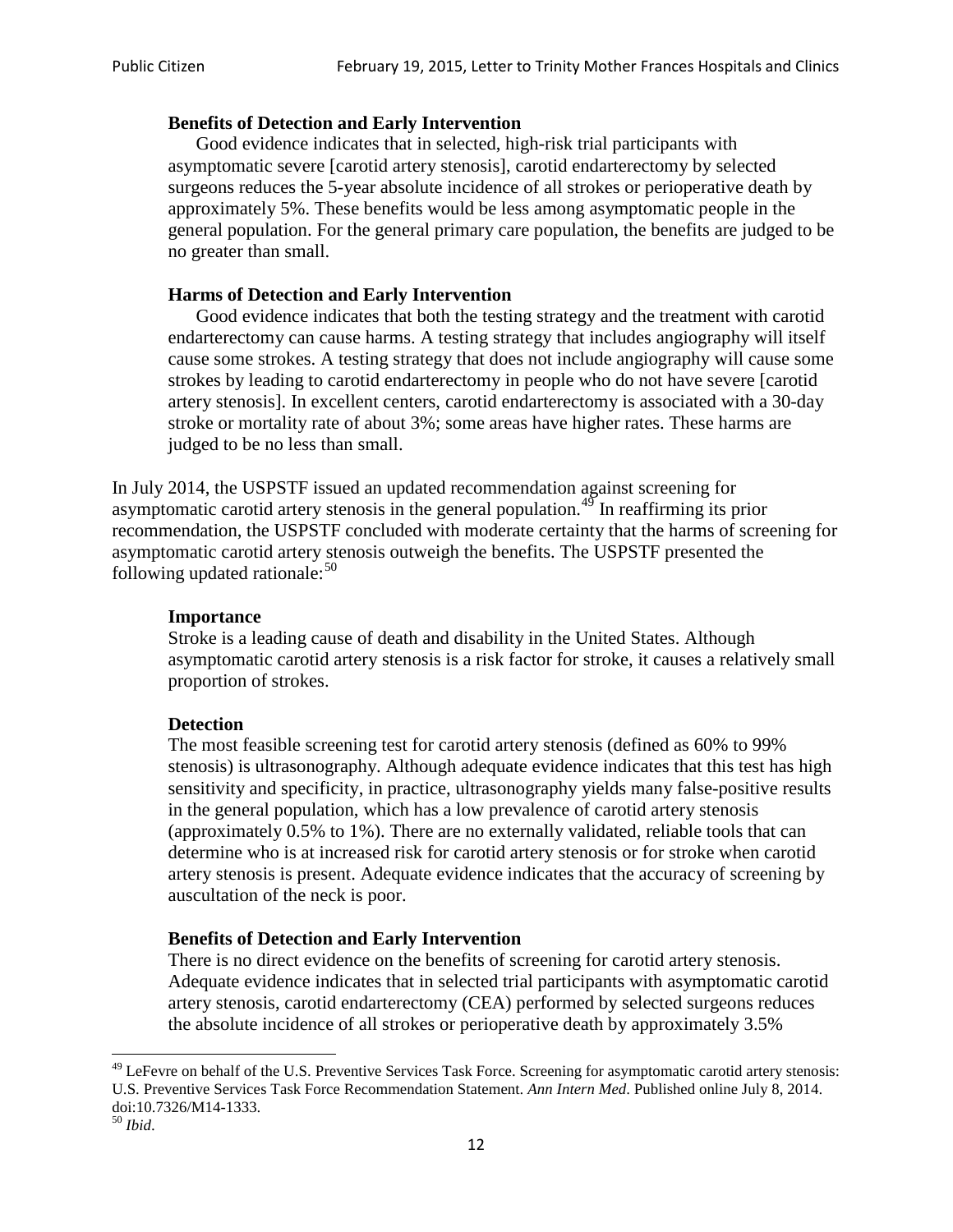compared with (outdated) medical management. However, this difference is probably smaller with current optimal medical management. The magnitude of these benefits would be smaller in asymptomatic persons in the general population. For the general primary care population, the magnitude of benefit is small to none. There is no evidence that identification of asymptomatic carotid artery stenosis leads to any benefit from adding or increasing medication doses (beyond current standard medical therapy for cardiovascular disease prevention).

# **Harms of Detection and Early Intervention**

Adequate evidence indicates that both the testing strategy for carotid artery stenosis and treatment with CEA can cause harms. Although screening with ultrasonography has few direct harms, all screening strategies, including those with or without confirmatory tests (that is, digital subtraction or magnetic resonance angiography), have imperfect sensitivity and specificity and could lead to unnecessary interventions and result in serious harms. In selected centers similar to those in the trials, CEA is associated with a 30-day stroke or mortality rate of approximately 2.4%; reported rates are as high as approximately 5% in low-volume centers and 6% in certain states. Myocardial infarctions are reported in 0.8% to 2.2% of patients after CEA. The 30-day stroke or mortality rate after carotid angioplasty and stenting (CAAS) is approximately 3.1% to 3.8%. The overall magnitude of harms of screening and subsequent treatment of asymptomatic carotid artery stenosis is small to moderate depending on patient population, surgeon, center volume, and geographic location.

In 2007, the American Society of Neuroimaging, with co-sponsorship by the Society of Vascular and Interventional Neurology, issued evidence-based recommendations on the screening of asymptomatic carotid artery disease in the general population and selected subsets of patients.<sup>[51](#page-12-0)</sup> These societies issued a grade E recommendation *against* screening for carotid artery stenosis in the general population or in a selected population based on age, gender or any other variable alone. The criteria for a grade E recommendation were that the prevalence of disease may be high or low but detection and treatment is documented to have no benefit, or prevalence of disease is low. They also issued a grade A recommendation that screening of selective subpopulations of adults age 65 or older with at least three cardiovascular risk factors (hypertension, coronary artery disease, current cigarette smoking or hyperlipidemia) needs to be considered. The criteria of a grade A recommendation were that the prevalence of disease is high and detection and treatment is of documented benefit.

In 2011, the Society for Vascular Surgery issued a position statement recommending ultrasound screening of carotid arteries only for high-risk individuals age 55 or older, taking into account cardiovascular risk factors, such as a history of hypertension, diabetes mellitus, smoking,

<span id="page-12-0"></span><sup>&</sup>lt;sup>51</sup> Qureshi AI, Alexandrov AV, Tegeler CH, et al. Guidelines for screening of extracranial carotid artery disease: a statement for healthcare professionals from the multidisciplinary practice guidelines committee of the American Society of Neuroimaging; cosponsored by the Society of Vascular and Interventional Neurology. *J Neuroimaging*. 2007;17(1):19-47.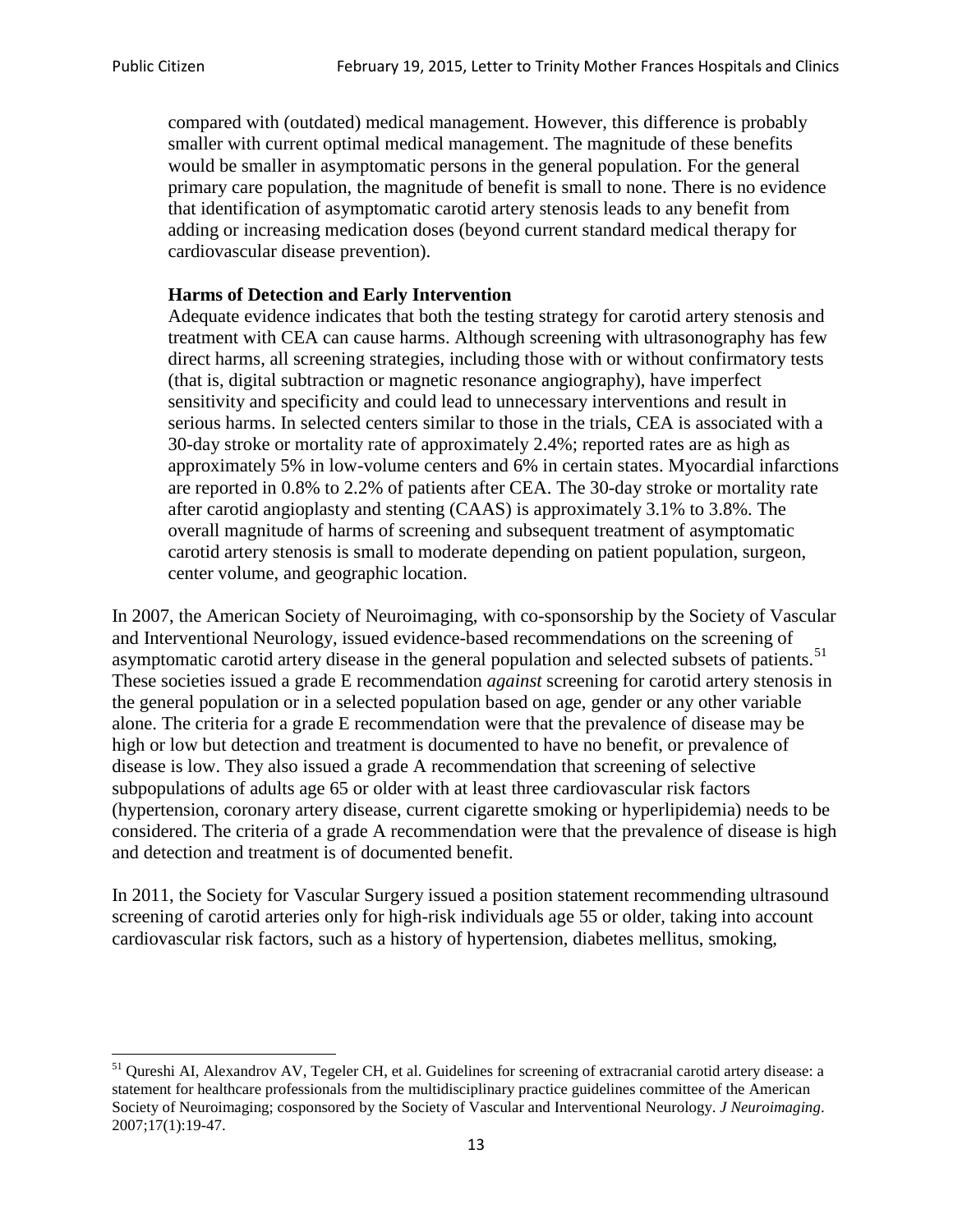hypercholesterolemia, or known cardiovascular disease.<sup>[52](#page-13-0)</sup> The position statement provided little substantive evidence to support this recommendation.

Thus, screening for carotid artery stenosis with ultrasound in the general, asymptomatic population has *not* been shown to significantly improve clinical outcomes, and numerous medical professional organizations strongly recommend against such screening.

# **C. Abdominal Aortic Aneurysm Ultrasound:**

The Life Line Screening online promotional materials state:<sup>[53](#page-13-1)</sup>

An Abdominal Aortic Aneurysm (AAA), a specific kind of aneurysm, is a condition in which the lining of the blood vessel called the aorta is enlarged within the abdomen. Abdominal aortic aneurysms pose a threat because they are usually silent until a medical emergency occurs.

The abdominal aorta is the largest blood vessel in the body and the main artery that originates in the heart. As the lining weakens from age and other risk factors, the vessel wall thins and expands. …

Screening for Aortic Aneurysms

• A painless, non-invasive procedure, an abdominal aortic aneurysm screening requires you to lie on your back while a technician uses ultrasound to take images and measurements of your abdominal aorta. …

Who should have an aortic aneurysm screening?

• Anyone with risk factors

How often should I get an aortic aneurysm screening?

• Annually

By definition, an AAA is present when aortic diameter equals or exceeds 3.0 cm (slightly more than one inch).<sup>[54](#page-13-2)</sup> Most people who have an AAA show no signs or symptoms until it ruptures. The strongest risk factor for *rupture* of an AAA is the aortic diameter.<sup>[55](#page-13-3)</sup> Thus, risk of AAA rupture rises with increasing size of the aneurysm. AAAs with a diameter between 3.0 and 3.9

<span id="page-13-0"></span><sup>&</sup>lt;sup>52</sup> Society for Vascular Surgery. SVS position statement on vascular screenings. January 2011. http://www.vascularweb.org/about/positionstatements/Pages/svs-position-statement-on-vascular-screening.aspx.<br>Accessed January 14, 2015.

<span id="page-13-1"></span>Accessed Line Screening. Abdominal aortic aneurysm screening. http://www.lifelinescreening.com/What-We-<br>Do/What-We-Screen-For/Abdominal-Aortic-Aneurysms. Accessed January 9, 2015.

<span id="page-13-2"></span> $\frac{54}{9}$  Fleming C, Whitlock EP, Beil TL, Lederle FA. Screening for abdominal aortic aneurysm: A best-evidence systematic review for the U.S. Preventive Services Task Force. *Ann Intern Med.* 2005;142(3):203-211.<br><sup>55</sup> Lederle FA, Johnson GR, Wilson SE, et al. Rupture rate of large abdominal aortic aneurysms in patients refusing

<span id="page-13-3"></span>or unfit for elective repair. *JAMA*. 2002;287(22):2968-2972.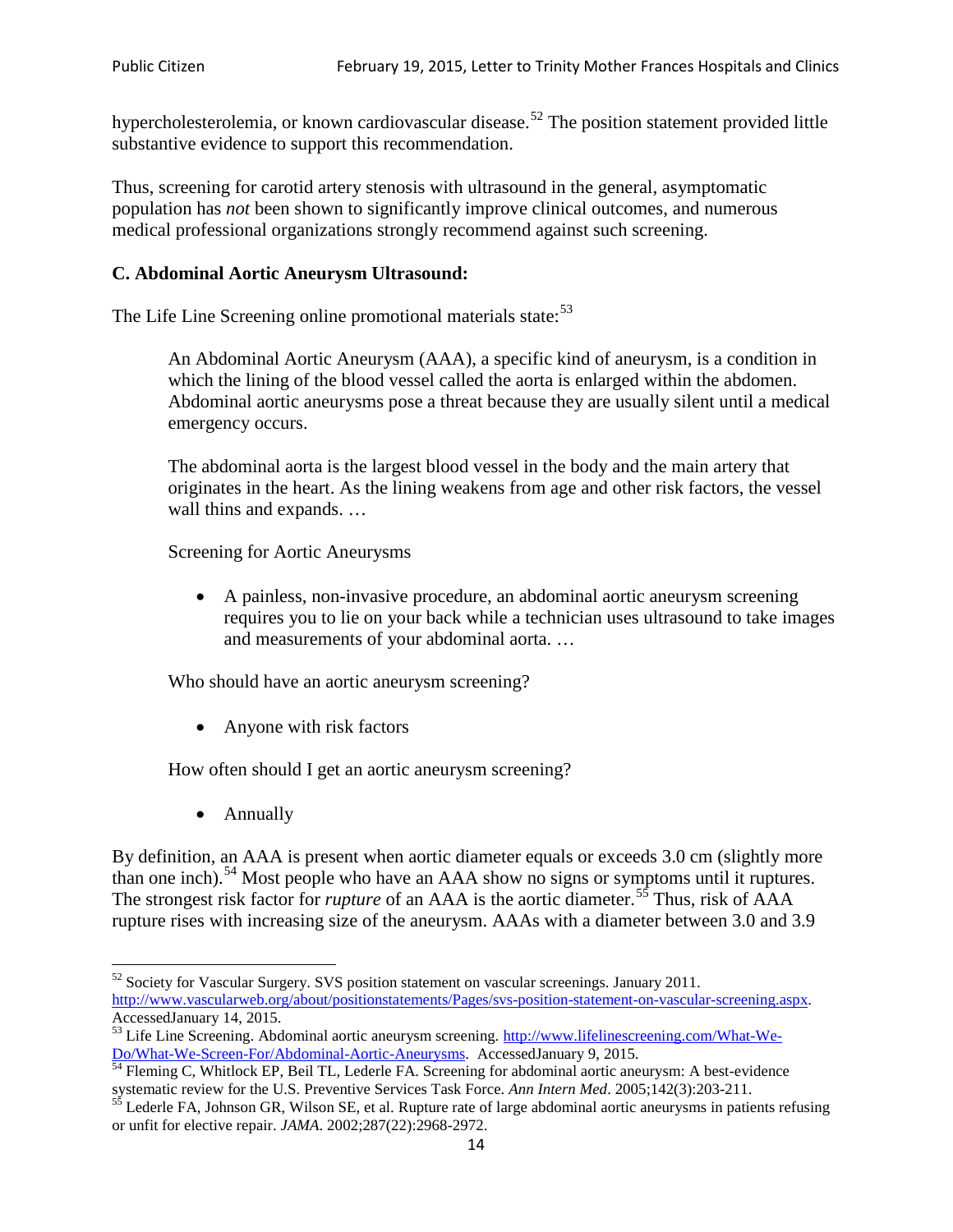cm have an essentially 0 percent annual rupture risk; those with between 4.0 and 4.9 cm have a 1 percent risk; and those between 5.0 and 5.9 cm have a 11 percent annual rupture risk.<sup>[56](#page-14-0)</sup>

In a study of an unselected general population in the U.K., the prevalence of AAA was six times greater in men than women for all age groups.<sup>[57](#page-14-1)</sup> For men not screened for  $AAA$ , almost all deaths from ruptured AAAs occurred after age 65, with more than half occurring before age 80.<sup>[58](#page-14-2)</sup> For women not screened for AAA, the majority of AAA-related deaths occurred after age 80.<sup>[59](#page-14-3)</sup>

Several major medical professional organizations affirmatively recommend one-time ultrasound screening for AAAs *only in certain high-risk individuals* given the epidemiology of AAAs described above, and we are not aware of any major medical professional organization that endorses indiscriminate ultrasound screening for AAAs in low-risk, asymptomatic individuals.

In 2005, the USPSTF issued the following evidence-based recommendations for AAA screening: $60$ 

(1) A grade B recommendation for one-time screening for AAA by ultrasonography in men age 65 to 75 who have ever smoked. In making this a grade [B recommendation,](http://www.uspreventiveservicestaskforce.org/uspstf/gradespre.htm#brec) the USPSTF offered the following rationale:

> The USPSTF found good evidence that screening for AAA and surgical repair of large AAAs ( $\geq$ 5.5 cm) in men age 65 to 75 years who have ever smoked (current and former smokers) leads to decreased AAA-specific mortality. There is good evidence that abdominal ultrasonography, performed in a setting with adequate quality assurance (that is, in an accredited facility with credentialed technologists), is an accurate screening test for AAA. There is also good evidence of important harms of screening and early treatment, including an increased number of surgeries with associated clinically significant morbidity and mortality, and short-term psychological harms. On the basis of the moderate magnitude of net benefit, the USPSTF concluded that the benefits of screening for AAA in men age 65 to 75 years who have ever smoked outweigh the harms.

(2) No recommendation for or against screening for AAA in men age 65 to 75 who have *never* smoked. In making this grade C recommendation, the USPSTF offered the following rationale:

> The USPSTF found good evidence that screening for AAA in men age 65 to 75 years who have never smoked leads to decreased AAA-specific mortality. There is, however, a lower prevalence of large AAAs in men who have never smoked

<span id="page-14-0"></span><sup>&</sup>lt;sup>56</sup> LeFevre ML on behalf of the U.S. Preventive Services Task Force. Screening for abdominal aortic aneurysm: U.S. Preventive Services Task Force recommendation statement. *Ann Intern Med*. Online June 24, 2014. doi:

<span id="page-14-1"></span><sup>10.7326/</sup>M14-1204.<br> $57$  Scott RA, Bridgewater SG, Ashton HA. Randomized clinical trial of screening for abdominal aortic aneurysm in women. *Br J Surg.* 2002;89(3):283-285.

<span id="page-14-4"></span><span id="page-14-3"></span>

<span id="page-14-2"></span><sup>&</sup>lt;sup>58</sup> *Ibid.*<br><sup>59</sup> *Ibid.* 2002;<br><sup>60</sup> U.S. Preventive Services Task Force. Screening for abdominal aortic aneurysm: Recommendation statement. *Ann Intern Med*. 2005;142(3):198-202.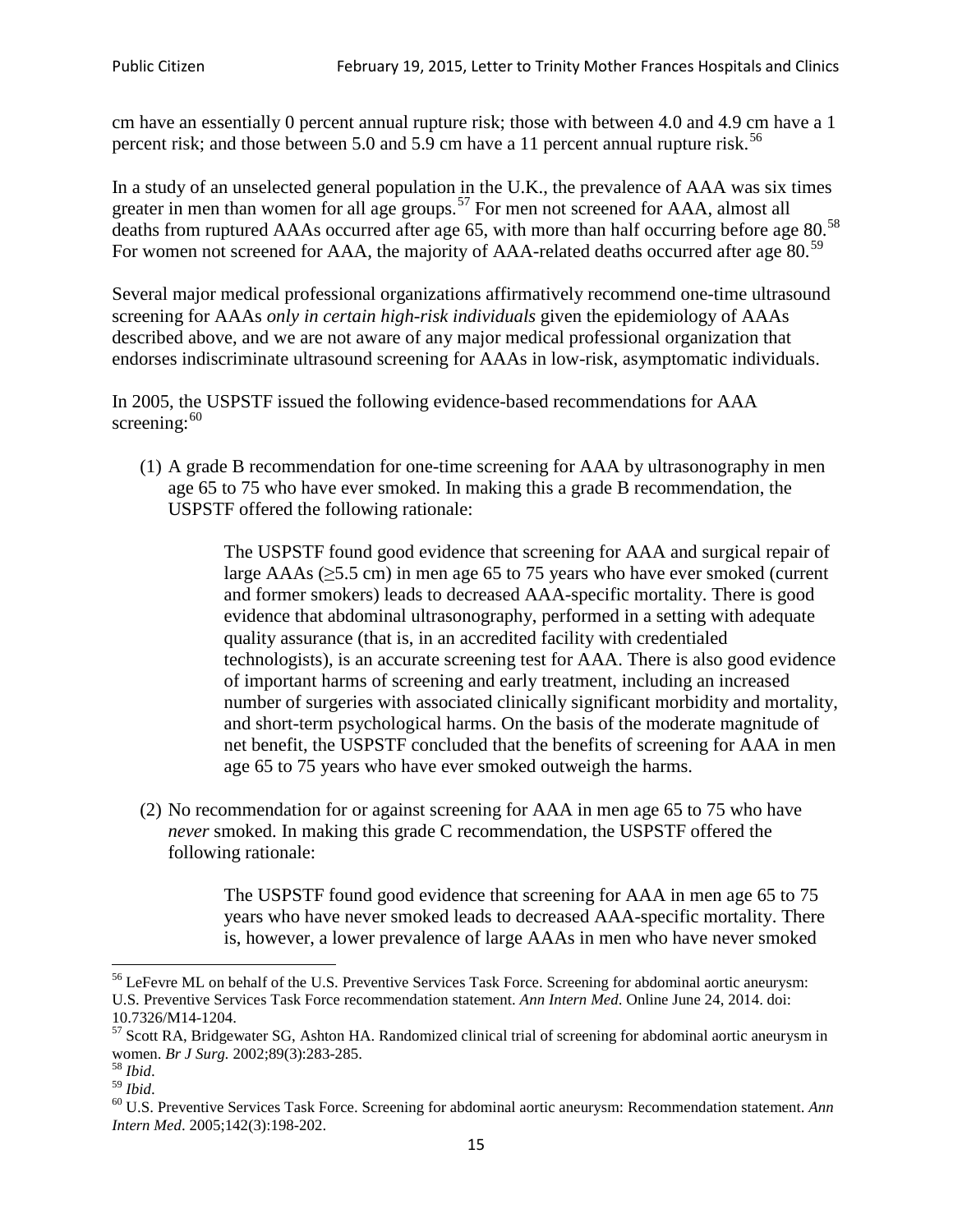compared with men who have ever smoked; thus, the potential benefit from screening men who have never smoked is small. There is good evidence that screening and early treatment lead to important harms, including an increased number of surgeries with associated clinically significant morbidity and mortality, and short-term psychological harms. The USPSTF concluded that the balance between the benefits and harms of screening for AAA is too close to make a general recommendation in this population.

(3) A grade D recommendation *against* routine screening for AAA in women. In making this a grade D recommendation, the USPSTF offered the following rationale:

> Because of the low prevalence of large AAAs in women, the number of AAArelated deaths that can be prevented by screening this population is small. There is good evidence that screening and early treatment result in important harms, including an increased number of surgeries with associated morbidity and mortality, and psychological harms. The USPSTF concluded that the harms of screening women for AAA therefore outweigh the benefits.

In June 2014, the USPSTF issued a revised recommendation statement, based on an updated review of the available evidence published between January 2004 and January 2013.<sup>[61](#page-15-0)</sup> The updated recommendations differ slightly from the 2005 recommendations and include the following: $62$ 

(1) A grade B recommendation for one-time screening for AAA with ultrasonography in men ages 65 to 75 who have ever smoked (no change from 2005). The USPSTF provided the following updated rationale for this unchanged recommendation:

> Four large, population-based, randomized, controlled trials (RCTs) show that invitation to 1-time screening for AAA is associated with reduced AAA-specific mortality in men. This benefit begins 3 years after testing and persists up to 15 years. In addition, risk reduction for AAA rupture and emergency surgery persists up to 10 to 13 years.

> In the 2 highest-quality trials, the relative reduction in AAA-specific mortality after 13 years was 42% to 66%. In the largest trial, where prevalence of AAA was approximately 5% in the screened group, screening was associated with an absolute risk reduction in death of 1.4 per 1000 men.

Abdominal aortic aneurysms are most prevalent in men who have ever smoked, occurring in approximately 6% to 7% of this population. This prevalence increases the importance of screening in these men because it maximizes the absolute benefit that could be achieved (that is, it improves the likelihood that

<span id="page-15-0"></span><sup>61</sup> Guirguis-Blake JM, Beil TL, Senger CA Whitlock EP. Ultrasonography screening for abdominal aortic aneurysms: A systematic review for the U.S. Preventive Services Task Force. *Ann Intern Med*. 2014;160(5):321- 329.

<span id="page-15-1"></span> $62$  LeFevre ML on behalf of the U.S. Preventive Services Task Force. Screening for abdominal aortic aneurysm: U.S. Preventive Services Task Force recommendation statement. *Ann Intern Med*. 2014;161(4):281-290..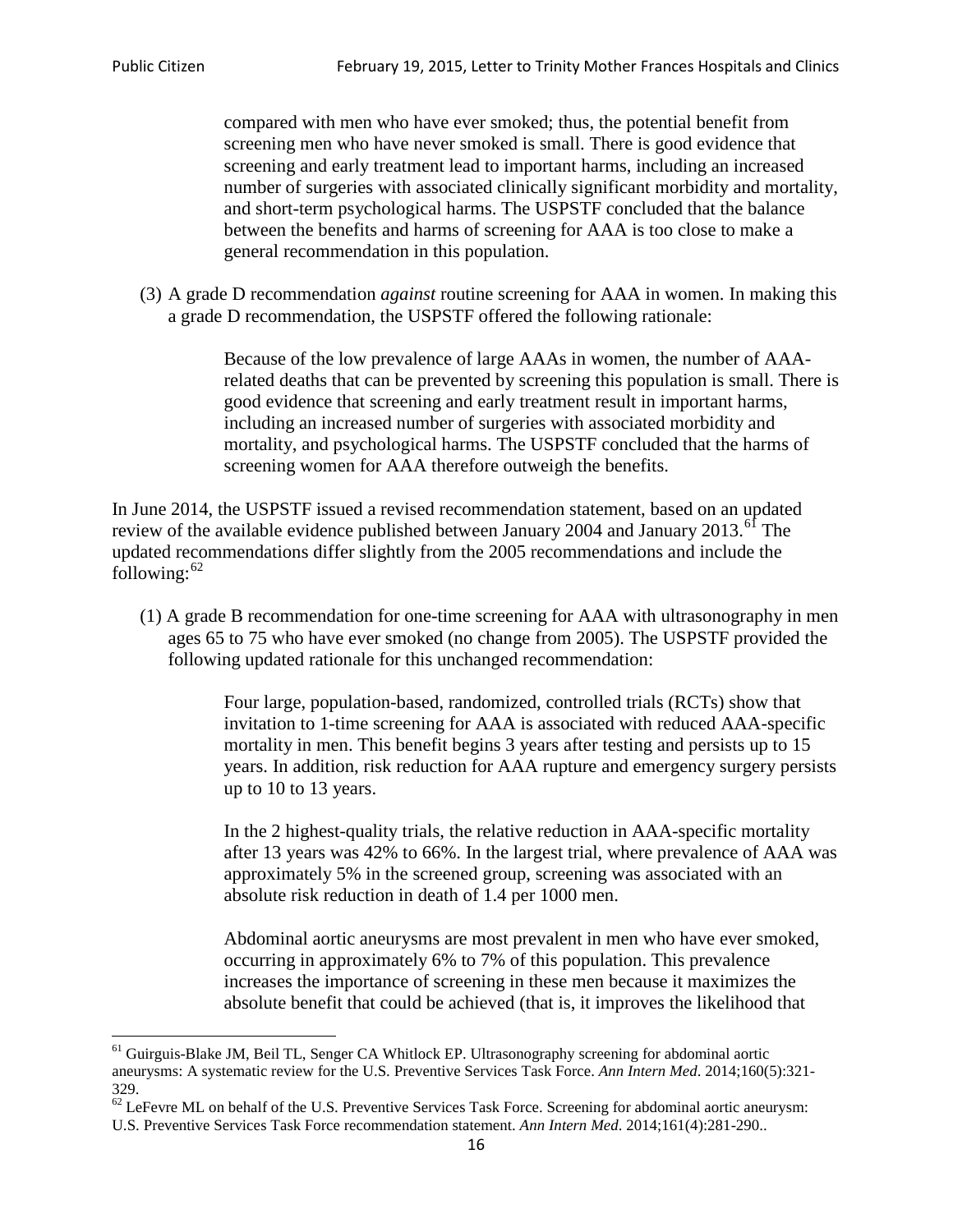men in this group will benefit from screening). Convincing evidence shows that 1-time screening with ultrasonography results in a moderate benefit in men aged 65 to 75 years who have ever smoked.

The USPSTF concluded with high certainty that screening for AAA with ultrasonography in men ages 65 to 75 who have ever smoked has a moderate net benefit.

(2) A grade C recommendation that clinicians *selectively* offer screening for AAA in men ages 65 to 75 who have never smoked rather than routinely screening all men in this group. Evidence indicates that the net benefit of screening all men ages 65 to 75 years who have never smoked is small. In determining whether this service is appropriate in individual cases, patients and clinicians should consider the balance of benefits and harms on the basis of evidence relevant to the patient's medical history, family history, other risk factors, and personal values. The USPSTF offered the following rationale for this new recommendation:

> Screening men overall reduces AAA-specific death, rupture, and emergency surgery. However, the lower prevalence of AAA in men who have never smoked (approximately 2%) substantially reduces the absolute benefit (that is, it greatly lowers the probability that men in this group will benefit from screening). Adequate evidence shows that 1-time screening for AAA with ultrasonography results in a small benefit in men aged 65 to 75 years who have never smoked.

The USPSTF also suggested the following clinical considerations with respect to this new recommendation:

Despite the demonstrated benefits of screening for AAA in men overall, the lower prevalence of AAA in male never-smokers versus male ever-smokers suggests that clinicians should consider a patient's risk factors and the potential for harm before screening for AAA rather than routinely offering screening to all male never-smokers. Important risk factors for AAA include older age and a firstdegree relative with an AAA; other risk factors include a history of other vascular aneurysms, coronary artery disease, cerebrovascular disease, atherosclerosis, hypercholesterolemia, obesity, and hypertension. Factors associated with a reduced risk for AAA include African American race, Hispanic ethnicity, and diabetes.

(3) An I statement concluding that the current evidence is insufficient to assess the balance of benefits and harms of screening for AAA in women ages 65 to 75 who have ever smoked. (An I statement means the USPSTF concludes that the current evidence is insufficient to assess the balance of benefits and harms of the service. Evidence may be lacking, of poor quality, or conflicting, and the balance of benefits and harms cannot be determined.) The USPSTF offered the following rationale for this draft statement:

> *Potential Preventable Burden.* A screening study in Sweden found that the prevalence of AAA in women aged 70 years was low (0.8%) for ever-smokers but increased to 2.0% for current smokers. A meta-analysis of individual-patient data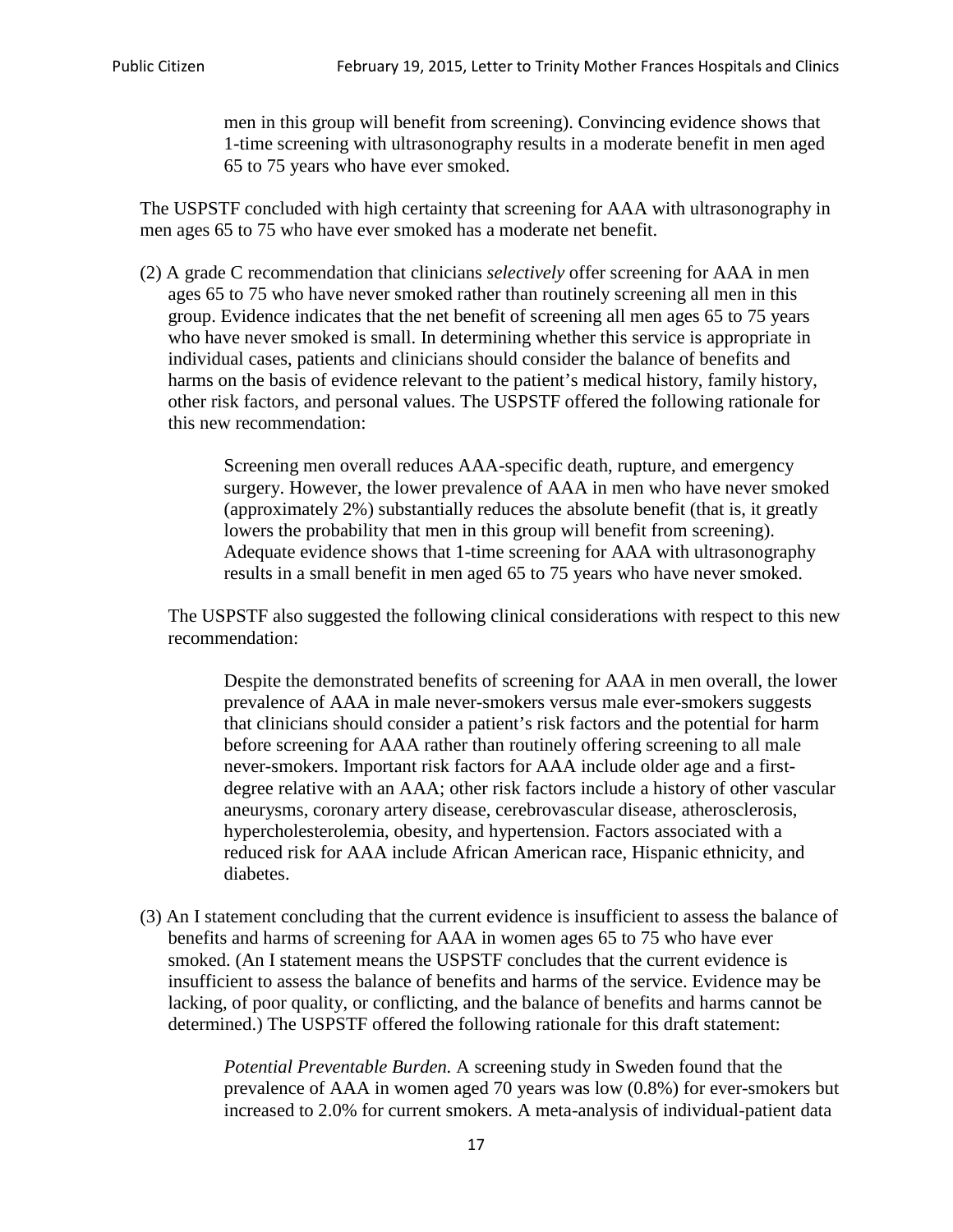found that women have a higher risk than men for AAA rupture at the same diameter (hazard ratio [HR], 3.76 [95% CI, 2.58 to 5.47]). However, AAAassociated deaths occur at an older age in women (at a time of increased competing causes of death and a declining benefit–risk ratio for operative interventions), with 70% of deaths occurring after age 80 years in women compared with fewer than 50% in men. In the only screening RCT that included women, most screen-detected AAAs in women were small (3.0 to 3.9 cm) and AAA-specific mortality was low in screened and unscreened women (<0.2%) after 10 years.

*Potential Harms.* Four RCTs (primarily done in men) showed that screening for AAA doubled the rate of AAA-associated surgeries, largely driven by an increase in elective surgeries. Most screen-detected AAAs were below the 5.5-cm threshold for immediate repair. This finding generally results in long-term or lifelong surveillance and is probably associated with some amount of overtreatment, although the magnitude of this burden is difficult to quantify.

Most screening trials reported an associated decrease in emergency AAA repairs and a reduced 30-day mortality rate associated with emergency surgery in populations invited to screen, although mortality associated with elective surgery was not reduced. Operative mortality associated with AAAs is higher in women than in men (7% vs. 5% for open repair and 2% vs. 1% for endovascular repair, respectively).

*Costs.* In addition to the cost of ultrasonography screening (approximately \$100), the estimated potential associated cost of elective surgery to repair a screendetected AAA ranges from \$37 000 to \$43 000. Potential opportunity costs also may arise, because screening may take the place of other preventive activities that may be more beneficial to the patient.

*Current Practice.* Screening for AAA is provided as part of the "welcome-to-Medicare visit" for women who have a family history of AAA. However, the evidence is insufficient to accurately characterize current practice patterns related to screening for AAA in women.

A retrospective analysis from 2000 to 2010 used the National Inpatient Sample, a database that has a stratified 20% random sample of all nonfederal inpatient hospital admissions in the United States. This analysis found that women are more likely than men to have open surgery versus endovascular aneurysm repair (EVAR) for unruptured AAA (24% vs. 17%, respectively), potentially because of issues with access to the iliac artery (that is, smaller artery size) that may preclude endovascular management.

A retrospective review of 4026 AAA repairs in the Vascular Study Group of New England database (a voluntary registry from 30 academic and community hospitals in the 6 New England states) reported that women were more likely than men to have open surgery versus EVAR and to be older and have smaller aortic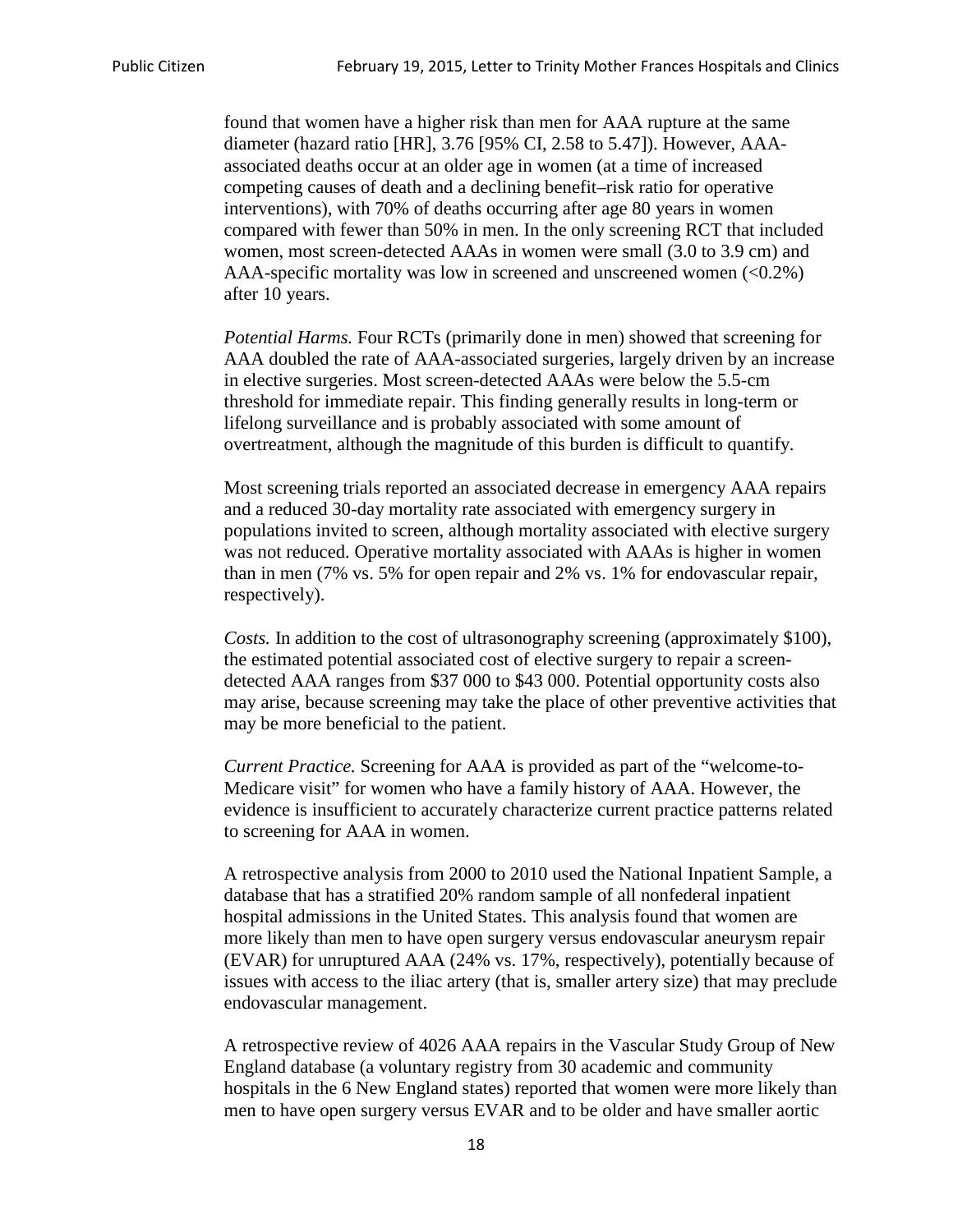diameters at the time of repair. Postoperative complications were higher in women than in men after elective EVAR or open repair, including emergency reoperations, dysrhythmias, leg ischemia or emboli, bowel ischemia, or need for discharge to another medical facility rather than home.

(4) A grade D recommendation *against* routine screening for AAA in women who have never smoked. The USPSTF offered the following rationale for this draft updated recommendation:

> The prevalence of AAA in women who have never smoked is low (0.03% to 0.60% in women aged 50 to 79 years). The evidence also shows no apparent benefit of screening for AAA in women. The USPSTF therefore concludes that adequate evidence shows that the absolute benefit of 1-time screening for AAA with ultrasonography in women who have never smoked can effectively be bounded at none or almost none.

In discussing the harms of detection and early treatment of AAAs, the USPSTF noted the following: $63$ 

In the available trials, groups invited to screening were approximately twice as likely as control groups to have any AAA surgery within 3 to 5 years, predominantly driven by an increase in elective surgeries. More than 90% of AAAs identified by screening were below the 5.5-cm threshold for immediate repair. Detecting smaller AAAs generally leads to long-term (potentially lifelong) surveillance.

A person's risk for death related to elective surgery for AAA is lower than that for death related to emergency surgery for rupture. However, the increase in the overall rates of detection and surgery in the screening groups still potentially represents a harm. A proportion of AAAs will never rupture because they do not advance or because a person dies of a competing cause.

The exact extent of overdiagnosis and overtreatment is difficult to estimate. One study from Massachusetts General Hospital reviewed 24 000 consecutive autopsies between 1952 and 1975 and found that 75% of the 473 patients who died with an undetected or unoperated AAA had a cause of death not related to the AAA (41% were >5.1 cm in diameter). Given that even elective treatment is associated with some risk for perioperative mortality, overtreatment is an important issue to consider when deciding whether to screen for this condition....

Convincing evidence shows that the harms associated with 1-time screening for AAA with ultrasonography are at least small in all populations and potentially higher in women because of their higher risk for operative mortality.

In 2011, the Society for Vascular Surgery issued a position statement on vascular screening recommending a one-time ultrasound screening for AAA for all men age 65 or older and

<span id="page-18-0"></span><sup>63</sup> *Ibid*.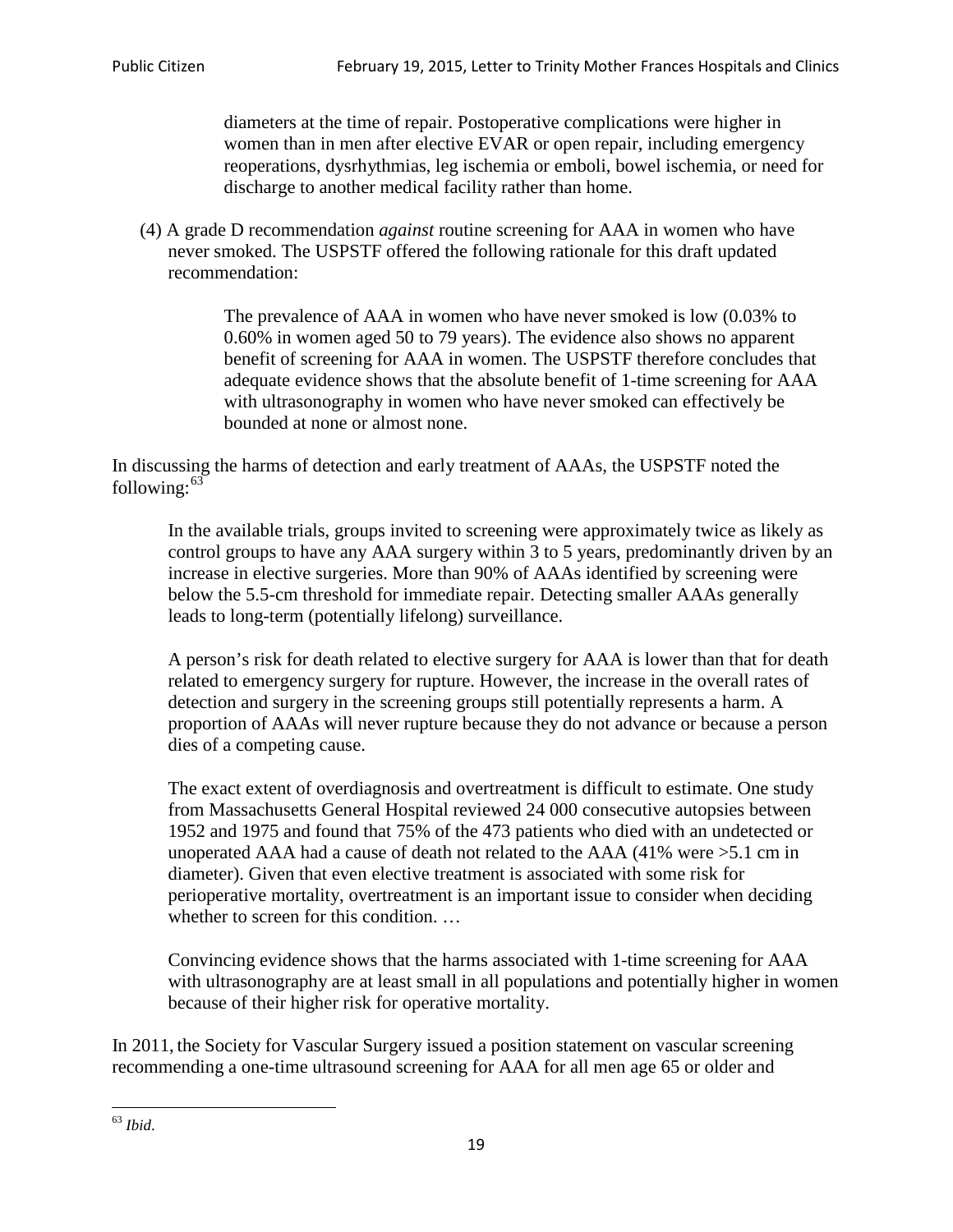screening men as early as age 55 who have a family history of AAA.<sup>[64](#page-19-0)</sup> The society also recommended one-time ultrasound screening for AAA for all women age 65 or older who have a family history of AAA or have smoked.

In 2012, the ACCF, American College of Radiology, American Institute of Ultrasound in Medicine, American Society of Echocardiography, American Society of Nephrology, Intersocietal Commission for the Accreditation of Vascular Laboratories, Society for Cardiovascular Angiography and Interventions, Society of Cardiovascular Computed Tomography, Society for Interventional Radiology, Society for Vascular Medicine, and Society for Vascular Surgery jointly issued evidence-based appropriate use criteria for noninvasive vascular testing (ultrasound and physiological testing) for a variety of possible indications.<sup>[65](#page-19-1)</sup> For each indication, these organizations classified the use of noninvasive vascular testing into one of the following three categories:

- **Appropriate:** The test is one in which the expected incremental information, combined with clinical judgment, exceeds the expected negative consequences — including the risks of the procedure itself and the downstream impact of poor test performance such as delay in diagnosis (false-negatives) or inappropriate diagnosis (false-positives) — by a sufficiently wide margin for the specific indication that the procedure is generally considered acceptable care and a reasonable approach for the indication.
- **Uncertain:** The test *may* be generally acceptable and *may* be a reasonable approach for the specific indication; uncertainty also implies that more research and/or patient information is needed to classify the indication definitively.
- **Inappropriate:** The test *is not* generally acceptable and *is not* a reasonable approach for the specific indication.

These organizations classify screening for AAA as *inappropriate* for anyone under age 65 with no history of smoking, except as noted below. They also classify such screening as *uncertain* for anyone 65 or older with no history of smoking.

These organizations did classify screening for AAA as *appropriate* for the following subgroups:

- Adults older than age 60 with a first-degree relative with an AAA.
- Adults age 65 or older who are current or former smokers.

In summary, the USPSTF and many other major medical professional organizations recommended against routine screening for AAA, or designate such screening as inappropriate for those individuals who are not at high risk for developing AAA. Screening for AAA in the

<span id="page-19-0"></span><sup>64</sup> Society for Vascular Surgery. SVS Position Statement on Vascular Screenings. January 2011. [http://www.vascularweb.org/about/positionstatements/Pages/svs-position-statement-on-vascular-screening.aspx.](http://www.vascularweb.org/about/positionstatements/Pages/svs-position-statement-on-vascular-screening.aspx) 

<span id="page-19-1"></span>Accessed August 21, 2014.<br><sup>65</sup> Mohler ER, Gornik HL, Gerhard-Herman M, et al. ACCF/ACR/AIUM/ASE/ASN/ICAVL/SCAI/SCCT/SIR/ SVM/SVS 2012 appropriate use criteria for peripheral vascular ultrasound and physiological testing part I: Arterial ultrasound and physiological testing*. J Am Coll Cardiol*. 2012;60(3):242-276.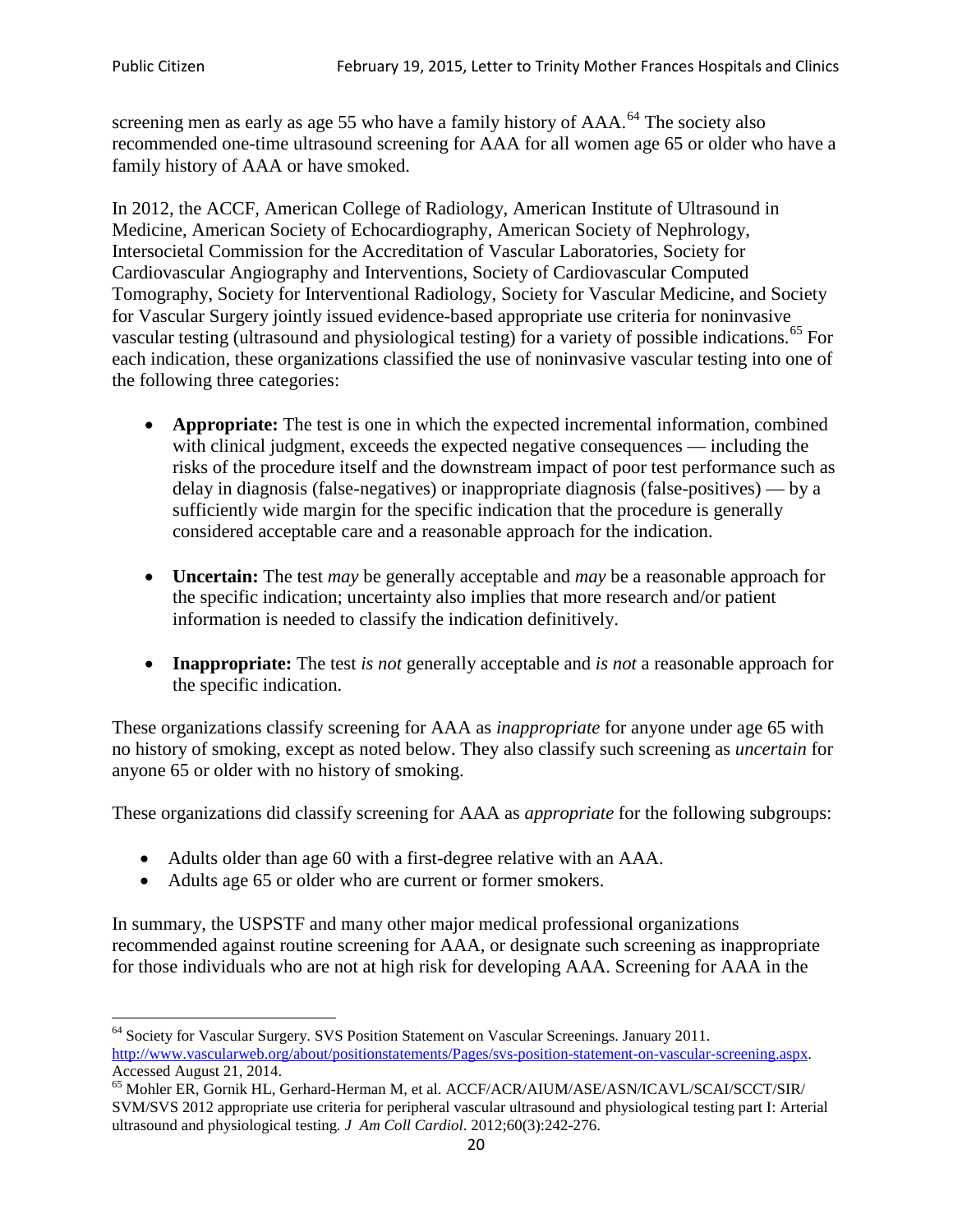general, asymptomatic population has *not* been shown to significantly improve clinical outcome and is likely to do more harm than good.

# **D. Peripheral Arterial Disease Test:**

The Life Line Screening online promotional materials state:<sup>[66](#page-20-0)</sup>

Peripheral Arterial Disease (PAD), more commonly known as hardening of the arteries, affects about eight million Americans. It is a condition in which the large and mediumsized arteries supplying blood to the legs become narrow or clogged, constricting the flow of blood. PAD is caused by atherosclerosis, a gradual process in which cholesterol and scar tissue build up, forming a substance called plaque that clogs the artery. PAD not only causes pain and disability, it also is associated with a much higher risk of heart disease. …

Peripheral Arterial Disease Screening

o A quick, easy and non-invasive procedure, PAD screening is done by using the ankle-brachial index (ABI). After removing your socks and shoes, you will have pressure cuffs placed around your upper arms and ankles. A small ultrasound device will then measure the systolic blood pressure in your limbs. …

Who should have a peripheral arterial disease screening?

• Anyone with risk factors

How often should I get a peripheral arterial disease screening?

• Annually

In 2012, the ACCF, American College of Radiology, American Institute of Ultrasound in Medicine, American Society of Echocardiography, American Society of Nephrology, Intersocietal Commission for the Accreditation of Vascular Laboratories, Society for Cardiovascular Angiography and Interventions, Society of Cardiovascular Computed Tomography, Society for Interventional Radiology, Society for Vascular Medicine, and Society for Vascular Surgery jointly issued evidence-based appropriate use criteria for noninvasive vascular testing (ultrasound and physiological testing) for a variety of possible indications. These appropriate use criteria identify the following as the only appropriate indications for lower extremity artery testing with ABI: patients with diminished pulses, femoral bruit, age greater than 50 with diabetes or smoking, or age greater than 70, which is consistent with ACC/AHA PAD guidelines. The evaluation with ABI for those younger than 50 and those with diabetes was classified as uncertain.<sup>[67](#page-20-1)</sup>

<span id="page-20-0"></span><sup>&</sup>lt;sup>66</sup> Life Line Screening. Peripheral arterial disease screening. [http://www.lifelinescreening.com/What-We-Do/What-](http://www.lifelinescreening.com/What-We-Do/What-We-Screen-For/Peripheral-Arterial-Disease)[We-Screen-For/Peripheral-Arterial-Disease.](http://www.lifelinescreening.com/What-We-Do/What-We-Screen-For/Peripheral-Arterial-Disease) Accessed January 9, 2015.<br><sup>67</sup> Mohler ER, Gornik HL, Gerhard-Herman M, et al. ACCF/ACR/AIUM/ASE/ASN/ICAVL/SCAI/SCCT/SIR/

<span id="page-20-1"></span>SVM/SVS 2012 appropriate use criteria for peripheral vascular ultrasound and physiological testing part I: Arterial ultrasound and physiological testing. *J Am Coll Cardiol*. 2012;60(3):242-276.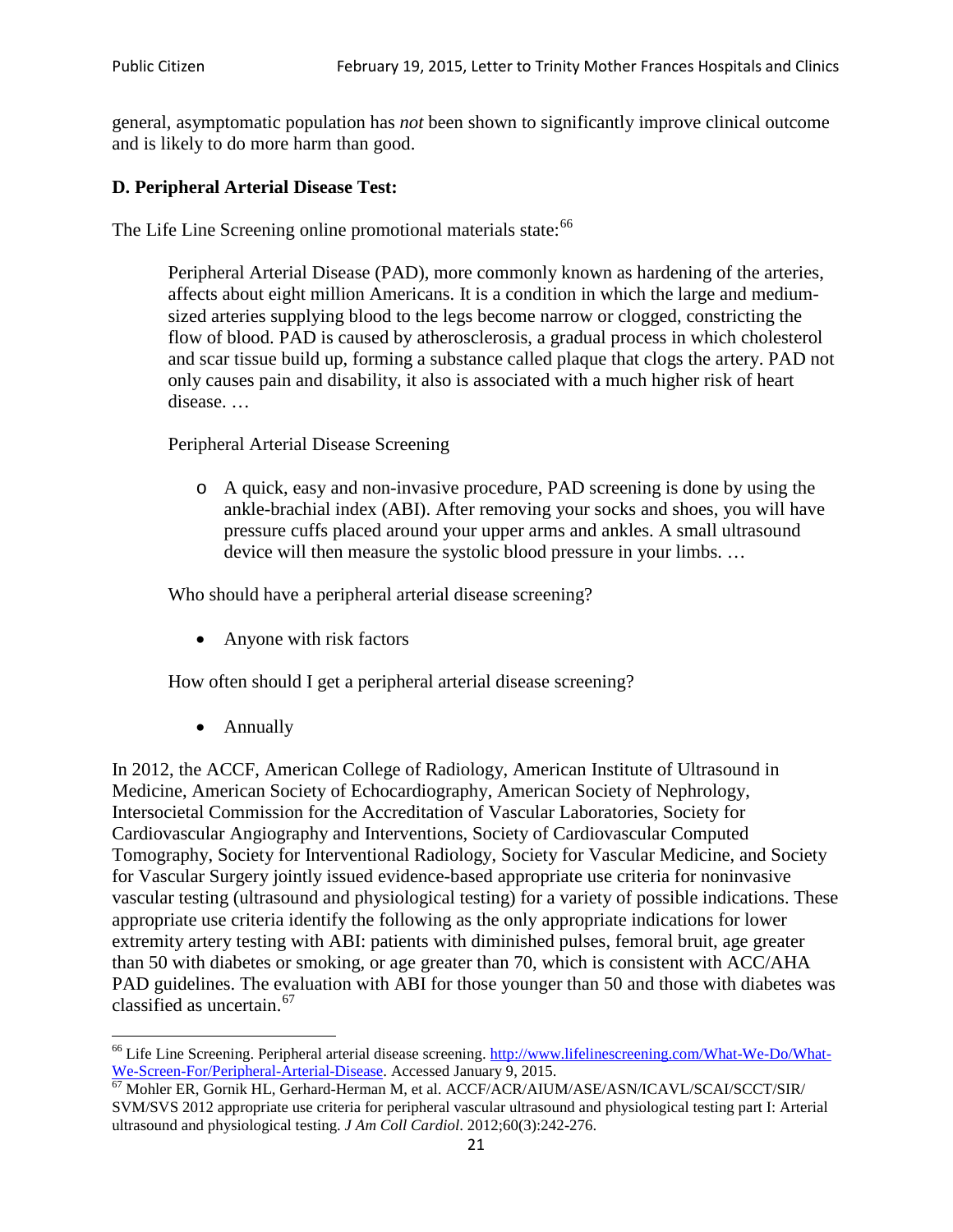In 2013, the USPSTF, based on a systematic review of the scientific literature,<sup>[68](#page-21-0)</sup> issued a grade I statement on ABI testing, concluding that the current evidence is *insufficient* to assess the balance of benefits and harms of screening for peripheral artery disease and cardiovascular disease risk assessment with ABI in adults.<sup>[69](#page-21-1)</sup> In making this statement, the USPSTF noted the following regarding its assessment of the possible benefits and harms of ABI screening:

#### **Benefits of Detection and Early Treatment**

The USPSTF found no evidence that screening for and treatment of PAD in asymptomatic patients leads to clinically important benefits. It also reviewed the potential benefits of adding the ABI to the Framingham Risk Score (FRS) and found evidence that this results in some patient risk reclassification; however, how often the reclassification is appropriate or whether it results in improved clinical outcomes is not known.

Determining the overall benefit of ABI testing requires not only evidence on appropriate risk reclassification but also evidence that this reclassification leads to treatments shown to improve clinical outcomes. One randomized trial found that aspirin did not reduce [cardiovascular disease] events in patients with a low ABI. No studies assessed the effect of lipid-lowering therapy or other cardiovascular risk reduction interventions in patients with asymptomatic PAD and no known diagnosis of [cardiovascular disease] or diabetes. The USPSTF found inadequate evidence that early treatment of screen-detected PAD leads to improvement in clinical outcomes.

#### **Harms of Detection and Early Treatment**

The USPSTF found no studies addressing the magnitude of harms of screening for PAD with the ABI; however, the direct harms to the patient of screening itself, beyond the time needed for the test, are probably minimal. Other harms resulting from testing may include false-positive results, exposure to gadolinium or contrast dye if magnetic resonance angiography (MRA) or computed tomography angiography (CTA) is used to confirm diagnosis, anxiety, labeling, and opportunity costs.

The USPSTF found inadequate evidence on the harms of early treatment of screendetected PAD. One study showed that low-dose aspirin treatment in asymptomatic patients with a low ABI may increase bleeding. Additional harms associated with treatment include use of unnecessary medications (or higher doses) and their resulting adverse effects and discontinuation of medications known to be effective in patients with established coronary artery disease (CAD) if the patient is reclassified to a lower risk category on the basis of a normal ABI.

We are not aware of any major medical professional organization that endorses such screening for peripheral vascular disease with ABI in the general asymptomatic population.

Moreover, treatment benefits for asymptomatic individuals with screen-detected PAD are not well established, and there appear to be no studies that directly assess the impact of screening

<span id="page-21-0"></span><sup>&</sup>lt;sup>68</sup> Lin JS, Olson CM, Johnson ES, Whitlock EP. The ankle-brachial index for peripheral artery disease screening and cardiovascular disease prediction among asymptomatic adults: A systematic evidence review for the U.S. Preventive Services Task Force. *Ann Intern Med.* 2013;159(5):333-341.<br><sup>69</sup> Moyer VA, U.S. Preventive Services Task Force. Screening for peripheral artery disease and cardiovascular

<span id="page-21-1"></span>disease risk assessment with the ankle–brachial index in adults: U.S. Preventive Service Task Force recommendation statement. *Ann Intern Med.* 2013;159(5):342-348.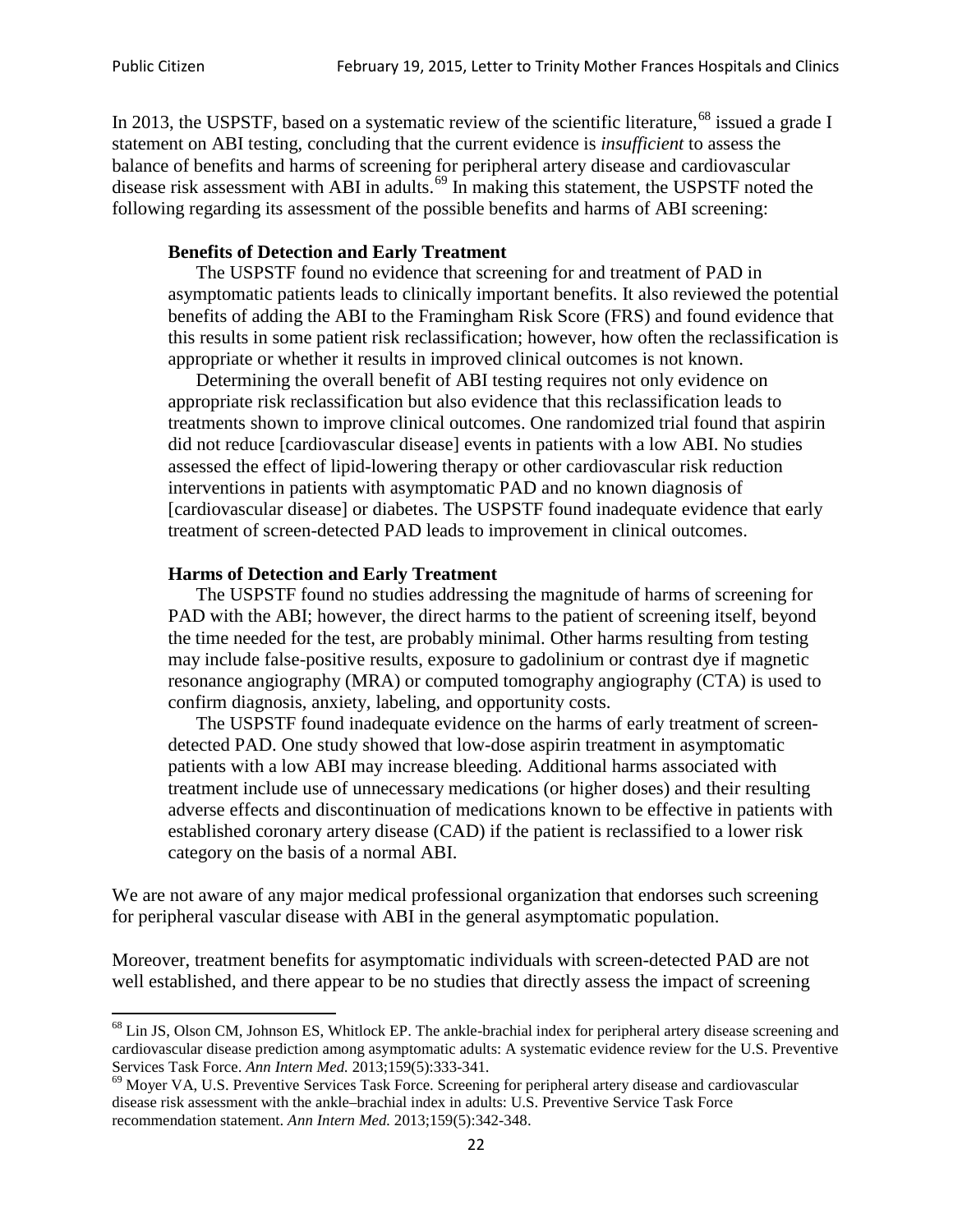unselected adults (or generally asymptomatic adults) with ABI on cardiovascular disease or PAD health outcomes.<sup>[70](#page-22-0)</sup>

# **E. Osteoporosis Screening/Bone Density Test**

The Life Line Screening online promotional materials state: $<sup>71</sup>$  $<sup>71</sup>$  $<sup>71</sup>$ </sup>

Osteoporosis is a disease in which bone becomes extremely fragile. Bone is a complex living tissue that can be weakened by poor diet and lack of exercise.

As we age, bones begin to break down faster than new bone can be formed. Osteoporosis removes minerals from bones until they become so weak and brittle that they fracture very easily. Actions such as bending to pick up a newspaper, lifting a vacuum, or even coughing can cause a fracture. Some fractures, such as hip fractures, may require hospitalization or major surgery, and may result in disability or even death.

Screening for Osteoporosis

• An easy and painless procedure, an osteoporosis screening requires you to place your foot in an ultrasound device called a bone densitometer. This device then measures the bone mineral density [BMD] of your heel. The heel is measured because its bone is similar to that found in the hip, where fractures most often occur. …

Who should have an Osteoporosis screening?

• Anyone who has the risk factors associated with the disease ...

How often should I get an Osteoporosis screening?

• Annually

Several major medical professional organizations affirmatively recommend screening for osteoporosis in *certain high-risk individuals*, but we are not aware of any major medical professional organization that endorses such screening *annually* for any group of individuals.

In 2008, the American College of Physicians issued the following evidence-based recommendation for osteoporosis screening in men: $^{72}$  $^{72}$  $^{72}$ 

(1) Clinicians should periodically perform individualized assessment of risk factors for osteoporosis in older men (Grade: strong recommendation; moderate-quality evidence).

<span id="page-22-0"></span><sup>70</sup> [Lin JS,](http://www.ncbi.nlm.nih.gov/pubmed?term=Lin%20JS%5BAuthor%5D&cauthor=true&cauthor_uid=24156115) [Olson CM,](http://www.ncbi.nlm.nih.gov/pubmed?term=Olson%20CM%5BAuthor%5D&cauthor=true&cauthor_uid=24156115) [Johnson ES,](http://www.ncbi.nlm.nih.gov/pubmed?term=Johnson%20ES%5BAuthor%5D&cauthor=true&cauthor_uid=24156115) et al. *The Ankle Brachial Index for Peripheral Artery Disease Screening and Cardiovascular Disease Prediction in Asymptomatic Adults: A Systematic Evidence Review for the U.S. Preventive Services Task Force*. Rockville, MD: Agency for Healthcare Research and Quality; 2013.<br>http://www.ncbi.nlm.nih.gov/books/NBK164524. Accessed December 29, 2014.

<span id="page-22-1"></span> $\frac{1}{71}$  Life Line Screening. Osteoporosis screening/bone density test. [http://www.lifelinescreening.com/What-We-](http://www.lifelinescreening.com/What-We-Do/What-We-Screen-For/Osteoporosis)[Do/What-We-Screen-For/Osteoporosis.](http://www.lifelinescreening.com/What-We-Do/What-We-Screen-For/Osteoporosis) Accessed January 9, 2015. <sup>72</sup> Qaseem A, Snow V, Shekelle P, et al. Screening for osteoporosis in men: A clinical practice guideline from the

<span id="page-22-2"></span>American College of Physicians. *Ann Intern Med*. 2008;148(9):680-4.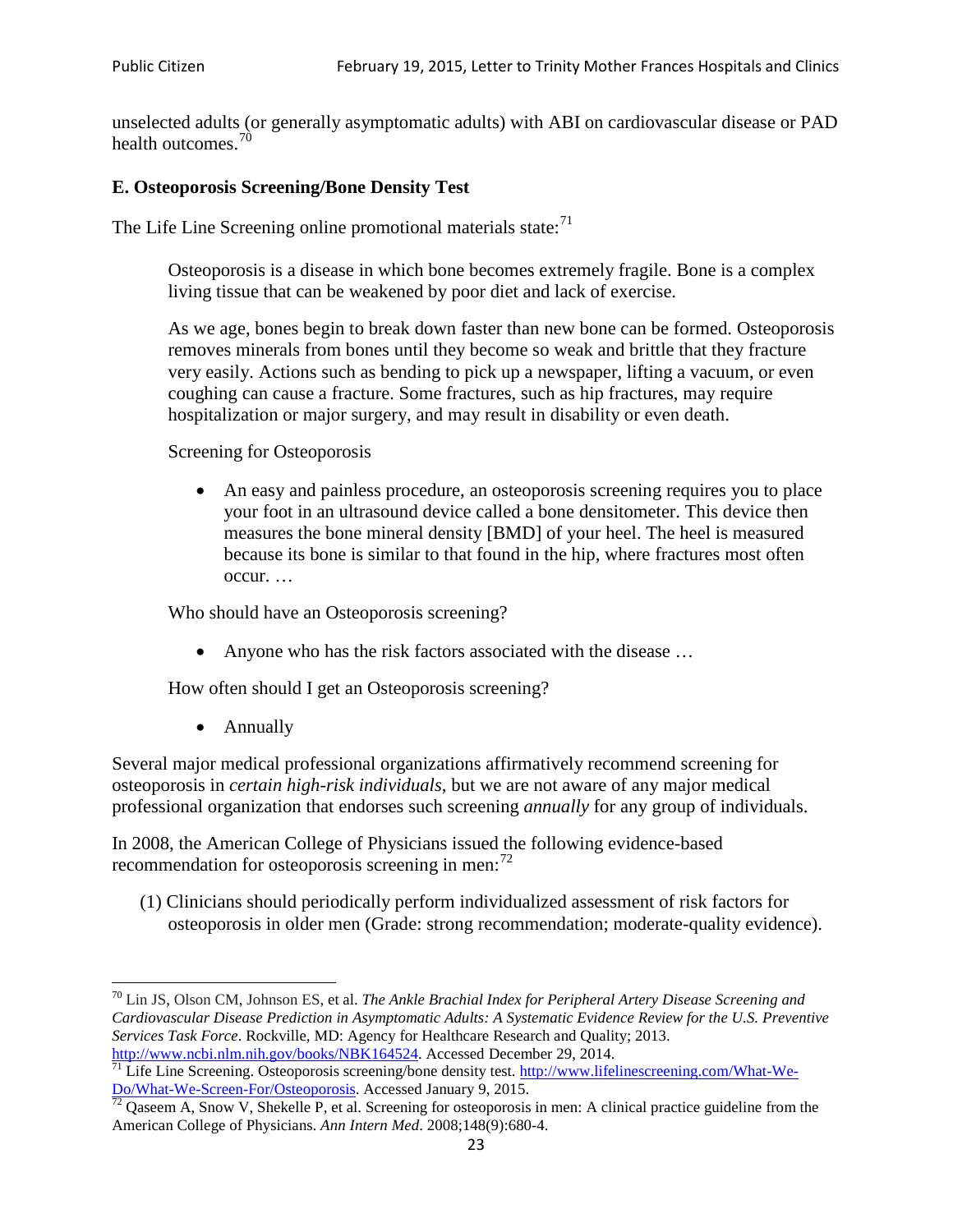A careful assessment of risk for osteoporosis in men is important. The appropriate age to start risk assessment is uncertain. However, by age 65 years, at least 6% of men have DXA [dual-energy X-ray absorptiometry]-determined osteoporosis, therefore, assessment of risk factors before this age is reasonable. Factors that increase the risk for osteoporosis in men include age (>70 years), low body weight (body mass index <20 to 25 kg/m2), weight loss  $\langle$  >10% [compared with the usual young or adult weight or weight loss in recent years]), physical inactivity (participates in no physical activities on a regular basis [walking, climbing stairs, carrying weights, housework, or gardening]), corticosteroid use, androgen deprivation therapy, and previous fragility fracture. Risk assessments should be updated periodically for men who choose not to be screened.

(2) Clinicians should obtain DXA for men who are at increased risk for osteoporosis and are candidates for drug therapy (Grade: strong recommendation; moderate-quality evidence).

Bone density measurement with DXA is the accepted reference standard for diagnosing osteoporosis in men. Men who are at increased risk for osteoporosis are candidates for DXA. Little evidence about alternatives to DXA exists. The 2 most studied methods are quantitative ultrasonography (usually of the calcaneus) and the OST [Osteoporosis Self-Assessment Tool]. Available evidence indicates that neither alternative is sufficiently sensitive or specific at predicting DXA-determined bone mass to be recommended as a substitute for DXA. Although 1 study has demonstrated a strong relationship between calcaneal ultrasonography and subsequent fracture, until treatment trials establish the effectiveness of therapy for osteoporosis diagnosed by ultrasonography rather than DXA, the role of ultrasonography in initiating therapy remains uncertain. No studies have evaluated the optimal intervals for repeated screening by using BMD measurement with DXA.

The evidence review showed that calcaneal ultrasonography predicts DXA-determined osteoporosis only modestly well. However, more important, it was a strong predictor of fracture in men. This may be because ultrasonography identifies other bone properties, such as bone quality, which may not be identified on DXA. Because treatment trials have not measured the effectiveness of therapy for osteoporosis diagnosed by ultrasonography rather than DXA, the role of ultrasonography in diagnosis remains uncertain.

In 2011, the USPSTF issued the following updated evidence-based recommendations for osteoporosis screening:<sup>[73](#page-23-0)</sup>

(1) A grade B recommendation for screening for osteoporosis in women aged 65 years or older and in younger women whose fracture risk is equal to or greater than that of a 65 year-old white woman who has no additional risk factors. In making this a grade B recommendation, the USPSTF offered the following rationale:

> No controlled studies have evaluated the effect of screening for osteoporosis on fracture rates or fracture-related morbidity or mortality.

<span id="page-23-0"></span><sup>&</sup>lt;sup>73</sup> U.S. Preventive Services Task Force. Screening for osteoporosis: U.S. Preventive Services Task Force recommendation statement. *Ann Intern Med*. 2011;154(5):356-364.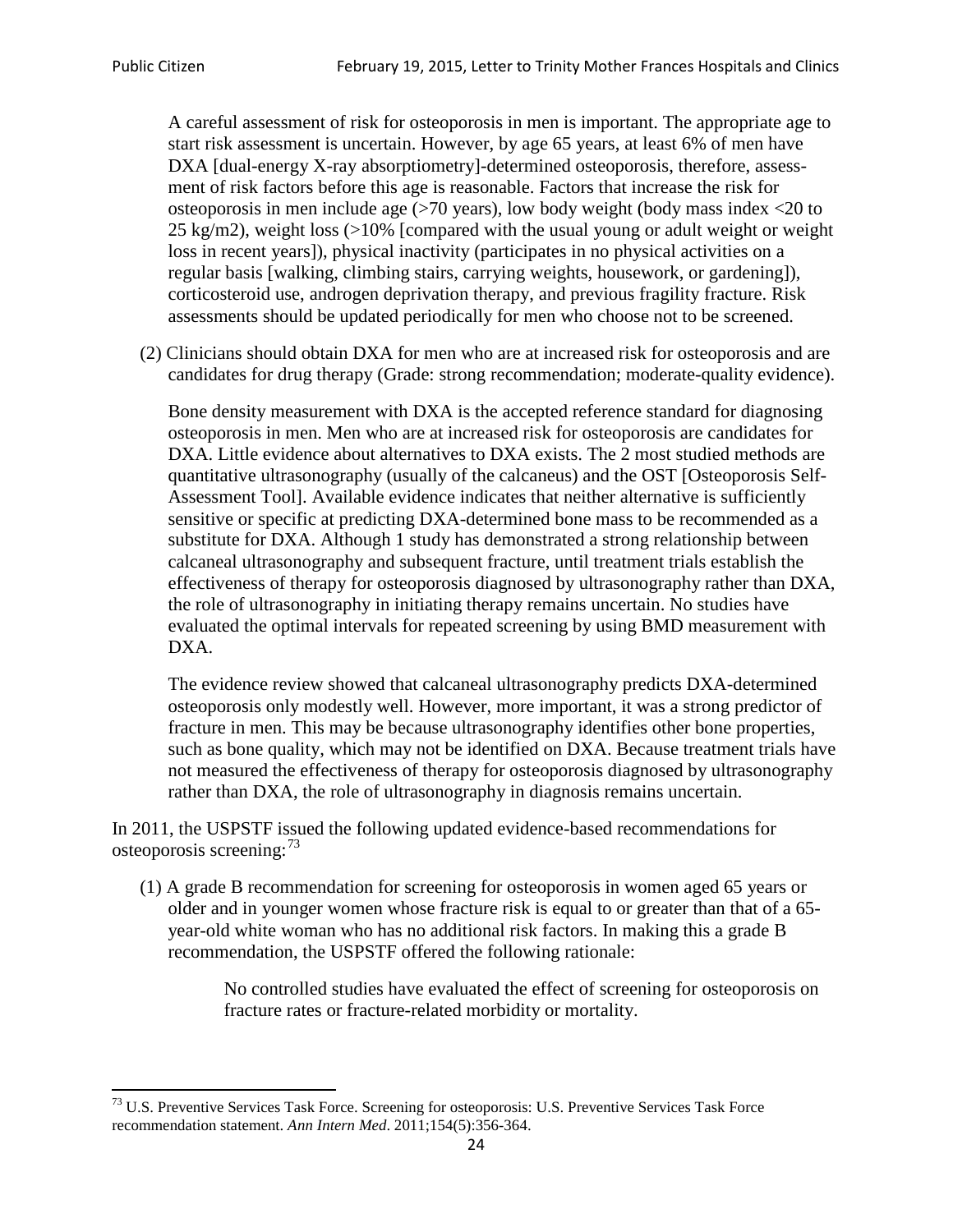In postmenopausal women who have no previous osteoporotic fractures, the USPSTF found convincing evidence that drug therapies reduce the risk for fractures. In women aged 65 years or older and in younger women whose fracture risk is equal to or greater than that of a 65-year-old white woman who has no additional risk factors, the USPSTF judged that the benefit of treating screeningdetected osteoporosis is at least moderate.

(2) An I statement concluding that the current evidence is insufficient to assess the balance of benefits and harms of screening for osteoporosis in men.

> Because of the lack of relevant studies, the USPSTF found inadequate evidence that drug therapies reduce the risk for fractures in men who have no previous osteoporotic fractures. The USPSTF identified the absence of randomized trials of primary fracture prevention in men who have osteoporosis as a critical gap in the evidence.

The USPSTF concludes that for men, evidence of the benefits of screening for osteoporosis is lacking and the balance of benefits and harms cannot be determined.

In discussing how often women should be screened for osteoporosis, the USPSTF noted the following: $74$ 

The potential value of rescreening women whose initial screening test did not detect osteoporosis is to improve fracture risk prediction. Evidence is lacking about optimal intervals for repeated screening and whether repeated screening is necessary in a woman with normal BMD. Because of limitations in the precision of testing, a minimum of 2 years may be needed to reliably measure a change in BMD; however, longer intervals may be necessary to improve fracture risk prediction. A prospective study of 4124 women aged 65 years or older found that neither repeated BMD measurement nor the change in BMD after 8 years was more predictive of subsequent fracture risk than the original measurement.

In 2012, the American College of Obstetricians and Gynecologists (ACOG) issued the following updated evidence-based recommendations on screening women for osteoporosis:<sup>[75](#page-24-1)</sup>

Bone density screening for women should begin at age 65 years. DXA absorptiometry screening can be used selectively for women younger than 65 years if they are postmenopausal and have other significant risk factors for osteoporosis or fracture.

Regarding how often women should be screened for osteoporosis, the ACOG recommended the following: $^{76}$  $^{76}$  $^{76}$ 

(1) In the absence of new risk factors, DXA screening should not be performed more frequently than every 2 years.

<span id="page-24-2"></span><span id="page-24-1"></span><span id="page-24-0"></span><sup>74</sup> *Ibid.* <sup>75</sup> American College of Obstetricians and Gynecologists. Osteoporosis. September 17, 2012. [http://www.guideline.gov/content.aspx?id=38413#Section420.](http://www.guideline.gov/content.aspx?id=38413#Section420) Accessed January 7, 2015.<br><sup>76</sup> *Ibid.*